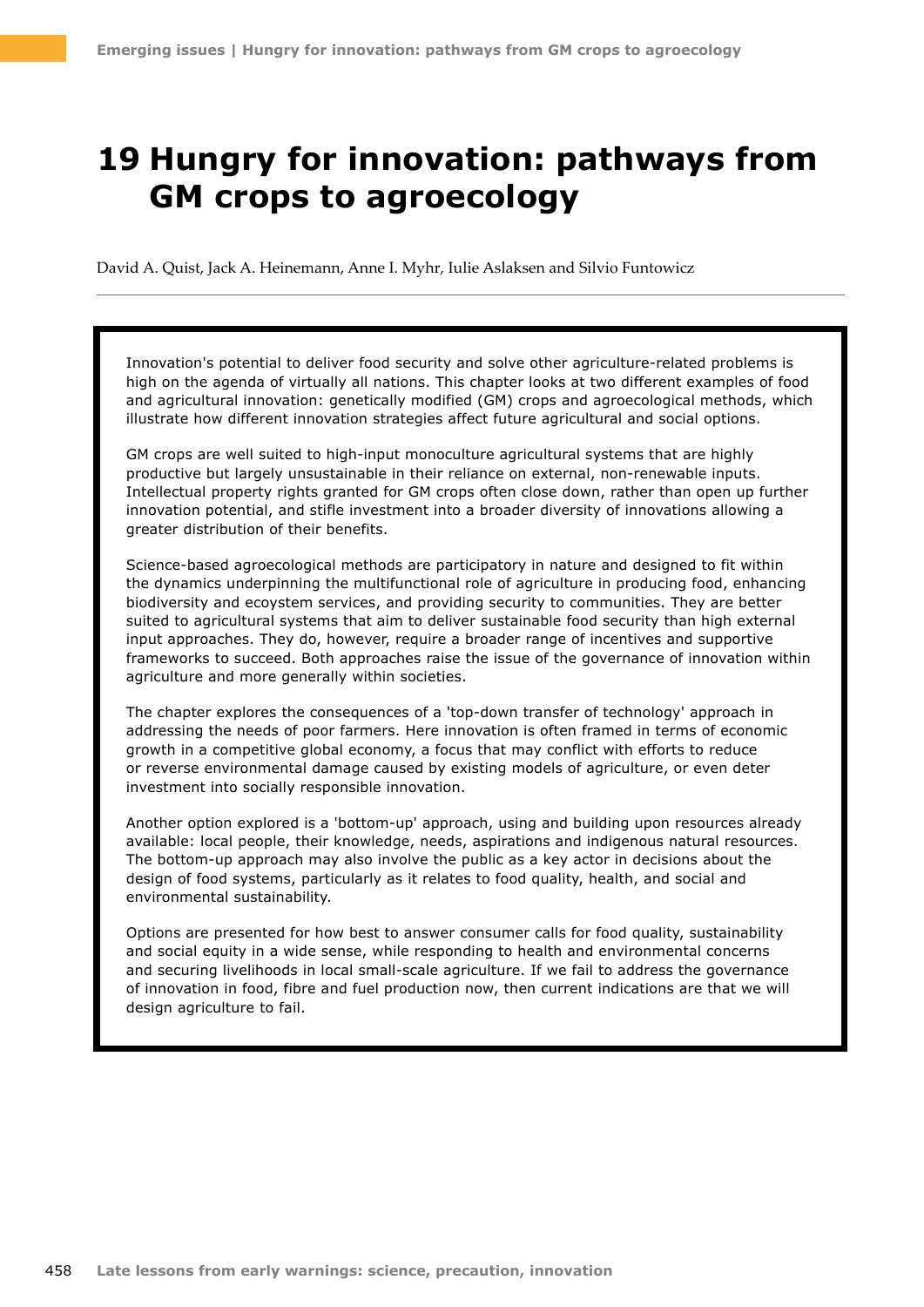## **19.1 Introduction**

Would it not be a loss to humanity if society's science and policy institutions delivered wonderfully sophisticated technological tools for agricultural innovation, but yet were out of touch with the needs for food security, poverty alleviation and ecological sustainability? In agriculture, as in other industries, research and development is guided by innovation policies. Within these policies, the incentive systems set at the highest levels of policymaking largely determine who is innovative and what innovative products will look like. They also favor those who will most benefit. Under the current innovation policies for industrial agriculture, continuous increases in wealth, sufficient food production to more than feed the current population, and ongoing investment in particular kinds of research and technology fail nearly a billion people who are undernourished or hungry, well above Millennium Development Goals (FAO, 2010, 2011a). Has modern agriculture, despite good intentions, been unwittingly designed to fail?

A confluence of issues surround agriculture and its existing problems: Ongoing societal and trade issues, food price volatility (FAO, 2008), inefficient energy utilisation, harvesting/storage and production systems (Nellemann, 2009) as well as retail/consumer level waste (Gustavsson, 2011) to name a few. These challenges are building on decades of environmental degradation from high-external input farming, and centuries of environmental damage from inefficiencies within traditional farming that have exacerbated social inequities (IAASTD, 2009a). The extent of these environmental and social consequences of current agricultural practices in food-wealthy and food-poor countries alike means that food production must be rethought in order to achieve greater resilience and sustainability within these systems. The new goal for agricultural innovations is a transition towards social, economic, and environmental sustainability that can support needed production levels (De Schutter, 2010; EU-SCAR, 2011; UNEP, 2011).

Scientific and technological advances within agriculture have the potential to alleviate hunger and increase food security, particularly where food productivity and sustainability are solely limited by simple technical issues or their availability, rather than by institutional or societal constraints (Heinemann, in press). Science and technology have the capacity to produce valuable outcomes from investments in research and development. However, the efficacy of innovation is more than

merely invention; it must also meet real needs and be effectively accessed, supported and adopted by farmers who, like retailers, consumers and community members must share in the benefits.

Agriculture is multifunctional (IAASTD, 2009a). It provides food, fibres and fuel for local and international needs, income for producers who purchase education, health and consumer goods, calories and nutrients for families, and cultural and social identity. Through its practice skills are transferred and developed, biodiversity and greenhouse gas emissions are changed — depending on how agriculture is practiced (Hoffman, 2011; IAASTD, 2009c). However, food production remains local. Local needs must be met through both technological and non-technological advances which can be adapted to fit local conditions through ongoing innovation (Altieri, 2011b; Vanloqueren, 2009).

In the global context, the policy focus on agricultural development and food production is shifting from 'how much' through to 'how long' to just 'how'. Some see the problem as not enough production to feed the world. Others note that we have a global food surplus, but the lack of good infrastructure, conflicts and appropriate tools for local farmers cause food shortages and insecurity in many places (MEA, 2005).

Even other commentators see farmers no longer as producers of food, but more accurately of biomass, as part of an economic system that can vary the usage of this biomass as human food, animal feed, biomaterial or biofuels (Pengue, 2005a). Competition among different markets (for energy, industrial products, food production or animal fodder) is creating further constraints on food availability in some parts of the world. Moreover, with the predominant food production practices, there are also concerns that current demands on yields require an unsustainable level of environmentally damaging external inputs of agrochemicals and supply of exogenous energy. For example, industrial agricultural practices on average require 10 calories of exogenous energy (used for everything from petrochemical production, extraction, transport etc.) for every 1 calorie of food produced (Giampietro, 1993; UNEP, 2011). Growing populations, competing demands for crop biofuels and demand for meat will continue to intensify these pressures on agricultural food production. This insight draws us full circle: food security will follow not only from producing more food, but how we produce and consume it (IAASTD, 2009c).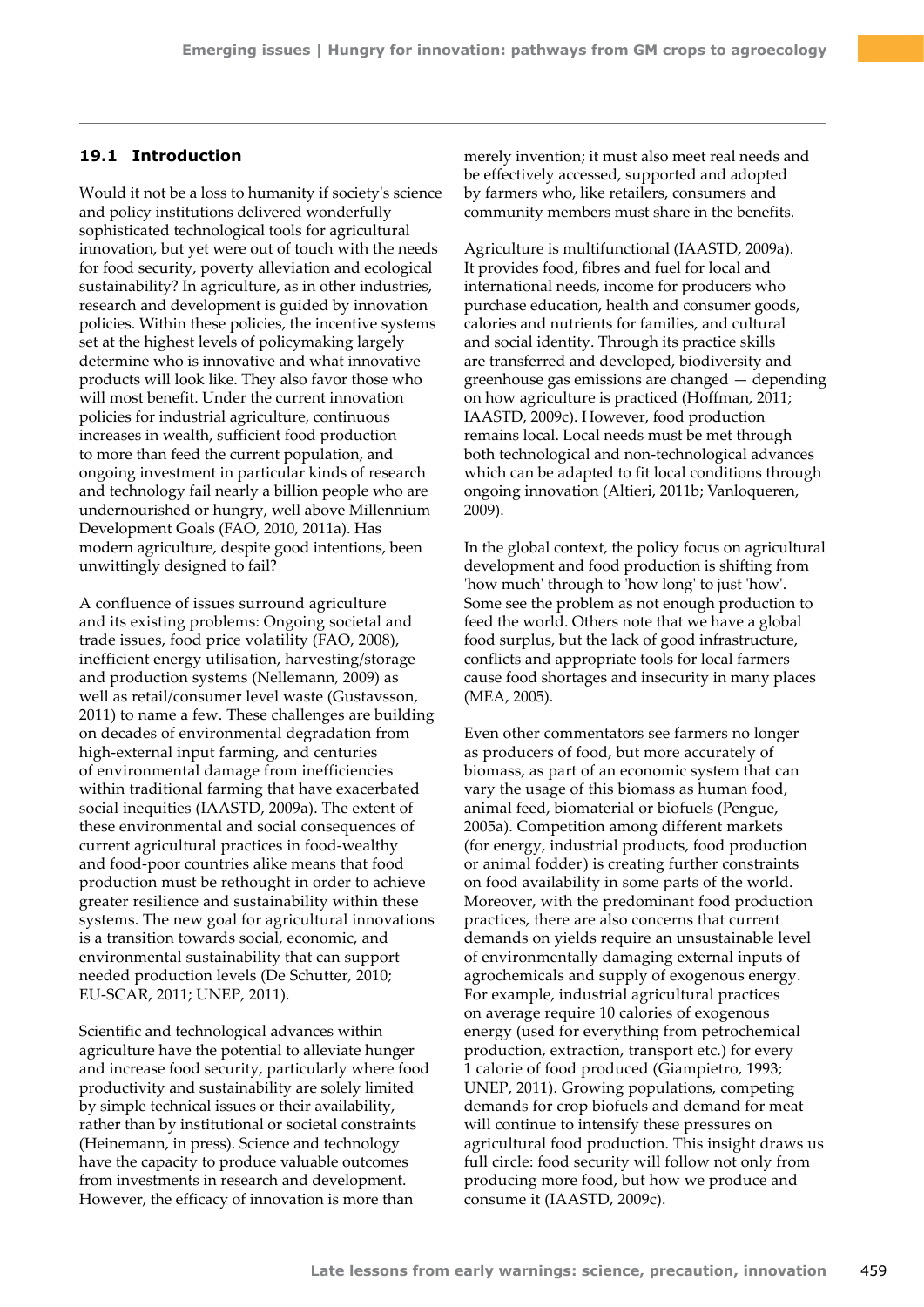The role of innovation to end food insecurity and solve other problems caused by, and for, agricultural is high on the agenda of virtually all nation states. More and more frequently, governments are framing innovation as a means for economic competitiveness by using the promise of returns on intellectual property (IP) as incentive for both public and private innovators (Heinemann, 2009). As a result, those that innovate by inventing technologies — mainly products — that can be commodified in a form that meets the criteria for IP instruments, e.g. patents or patent-like plant variety protections, are incentivised by the prospect of financial rewards. Moreover, the problems identified for solution will tend to be those that can be packaged and sold — usually to the largest/wealthiest/most lucrative market and largely bypass the poor (Spielman, 2007). This was perhaps the most evident early warning of the so called 'Green Revolution', where supplying technological product packages of seed and agrochemical inputs for monocultures on large tracts of land in some developing countries would increase yields and production for cash crops (e.g. in Asia but not Africa), but would prove to be incompatible with the cultural and social structures surrounding farming practices in many places that it was implemented (e.g. Africa). Indeed, its successes for decreasing hunger and malnutrition was a useful stop-gap solution, yet has not shown to be a sustainable approach for contributing to local food security or diet diversity for resource-poor small tract farmers or generate sufficient surplus income for many to be a path out of poverty (IAASTD, 2009b). Meeting these needs for a healthy and diverse diet would require the development of locally adapted varieties that are tailored to local environments, agricultural practices and needs for a range of nutrient dense foods from local food crops (Reynolds, 2006). 'Although the world food system provides an adequate supply of protein and energy for over 85 % of people, only two-thirds have access to sufficient dietary micronutrients. The supply of many nutrients in the diets of the poor has decreased due to a reduction in diet diversity resulting from increased monoculture of staple food crops (rice, wheat and maize) and the loss of a range of nutrient dense food crops from local food systems.' (IAASTD, 2009d).

Those who might invest in research or invent solutions that are not derived from a technology or technological process leading to a product that can be licensed under existing IP instruments are

often left out of the innovation development and support system. Instead of a view of agricultural innovation focused on seed products from genetic improvement or developing external inputs, the neglected innovations are often locally adaptable practices and services related to complex and dynamic ecological processes that do not lend themselves to commodification—at least not in the way current IP instruments require—but are transferable knowledge that can undergo further innovation at the local level by the end user. A good example of this is the 'push-pull' systems developed at the ICIPE in Kenya (Cook, 2006; Hassanali, 2008).

For this case study on innovation, we have chosen to contrast genetically modified (GM) crops and agroecological methods as two examples of innovation outputs and strategies that have very different outcomes in the way we produced food. We illustrate how these contrasting innovation strategies shape, and in some cases limit, future social options. The former is driven by production goals and short-term profit maximisation incentives, where the predominant types of GM crops developed thus far are economically profitable within a system of high-input industrialised monoculture that is largely unsustainable in its reliance on external, non-renewable inputs. In such systems, economies of scale allow the farmer to outweigh the higher costs of production of such farming practices (1 ). The latter innovation strategy, based on an understanding of co-evolution and dynamics at ecological and social levels of agriculture, is better suited to agricultural systems that are in transition to sufficient production and socio-ecological sustainability, and requires a broader range of incentives and shelters to succeed (Tilman, 2002). That is, agroecological systems may be better suited than the current practice with GM crops to answer the call from affluent consumers for food quality, sustainability and social equity in a wide sense, responding to health and environmental concerns as well as securing livelihood in local small-scale agriculture. These issues may be crucial for the future of diverse agricultural practices needed to address improvements to the resilience and sustainability of agricultural systems. If we fail to address the governance of innovation in food and fibre production now, then current indications are that we will surely design agriculture to fail.

<sup>(1)</sup> While hypothetically not all GM crops would necessarily require high-input or monoculture farming methods, their development to date has focused on 'technology traits' amenable to agricultural practices focused on high-input and monoculture production methods.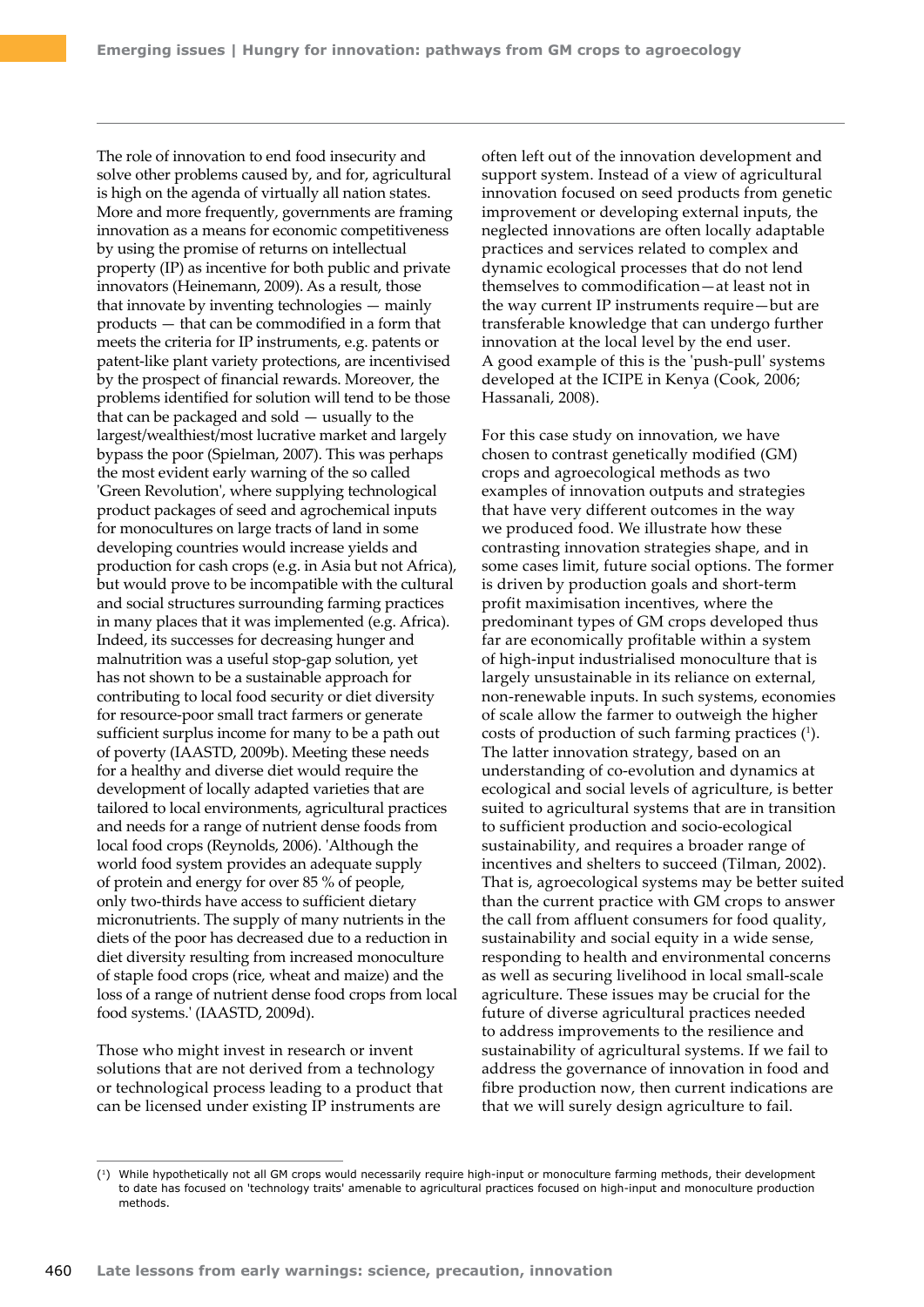## **19.2 Innovation: what kinds and for whom?**

Agriculture has not escaped the wave of new policies behind the banner of 'innovation'. The European Commission (EC) is running the 'Innovation Union' campaign (EC, 2011). The explicit claim is that innovation 'speeds up and improves the way we conceive, develop, produce and access new products, industrial processes and services. It is the key not only to creating more jobs, building a greener society and improving our quality of life, but also to maintaining our competitiveness on the global market.' The EC further endorses innovation as a means for stimulating economic growth investment in knowledge generation where 'innovative ideas that can be turned into new marketable products and services help create growth and quality jobs' (EU-Council, 2011). Similar initiatives and campaigns will be found in most developed and developing countries (Kiers, 2008) (2).

How innovation is conceived shapes how it is promoted, and who benefits from the promotion. The EC sees 'expensive patenting, market fragmentation, slow standard-setting and skills shortages' as barriers to innovation because they 'prevent ideas getting quickly to market' (van den Hove, 2011). This preoccupation with how efficiently technology products flow from knowledge holders to technology users is what Altieri (2002) called the 'top-down transfer-of-technology approach' in the context of addressing the needs of poor farmers. Here innovation is often framed in terms of economic growth in a competitive global economy, a focus that may conflict with efforts to reduce or reverse environmental damage caused by existing models of agriculture, or even disincentivise investment into socially responsible innovation (Tilman, 2002). This is an aspect deserving of representation in European innovation discourses, policies, and actions (van den Hove, 2012).

Kiers et al. (Kiers, 2008) argue for a more comprehensive approach to innovation: '[i]nnovation is more than invention. Success is not based on technological performance in isolation, but rather how technology builds knowledge, networks and capacity…innovation demands sophisticated integration with local partners'. This emphasis on the appropriateness of the technology for the target user is what Altieri (2002) called 'a 'bottom-up' approach, using and building upon the resources

already available: local people, their knowledge and their autochthonous natural resources. It must also seriously take into consideration, through participatory approaches, the needs, aspirations and circumstances of smallholders'. The bottomup approach also may involve the public as a key actor in decisions in the design of food systems, particularly as it relates to food quality, health and environmental sustainability.

Either pathway could lead to policy decisions to drive efficiencies in food production, lower food costs through increased supply, and become a means out of poverty. Where these pathways differ is in *who is considered the critical innovator and thus who should primarily benefit from innovation policies*. The key innovator in the top-down approach is usually a specialist technology producer, such as an agroindustrial company that builds technologies optimised for a specific type of farming system that shape the agroecosystems in which they are to be applied. For example, the use of herbicide tolerant GM plants coupled with the application of a specific herbicide creates a type of farming suited towards low agrobiodiversity and high capital inputs (e.g. multi-row spraying equipment) to maximise efficiency, and demands a scale investment and specialised farmer. However, this approach is incompatible with the available resources and needs of the subsistence and small farmer (see Box 19.1), the key innovator in the bottom-up approach and the target of strategies to feed the world through local production (IAASTD, 2009a). Bottom-up approaches place emphasis on the ability of the small-scale farmer to innovate to address critical local needs.

Will the predominant top-down approaches to agricultural innovation— and the science policies and legal instruments which support them — be better pathways to achieving the Millennium Development Goals, namely, to sustainably feed the world nutritious and desirable food, and through the production of this food, provide pathways out of poverty for the poor? Or might there be alternative strategies better suited to meeting these needs?

Our focus here will be whether top-down innovation produces the necessary benefits to small-scale farmers as well as income- and food-insecure countries as has been claimed. And in this attempt to create a consistent set of common regulatory and market incentives

<sup>(2)</sup> For example, New Zealand defines it this way: 'Innovation is defined as the introduction of any new or significantly improved goods, services, processes, or marketing methods' (see Statistics-NZ, 2012).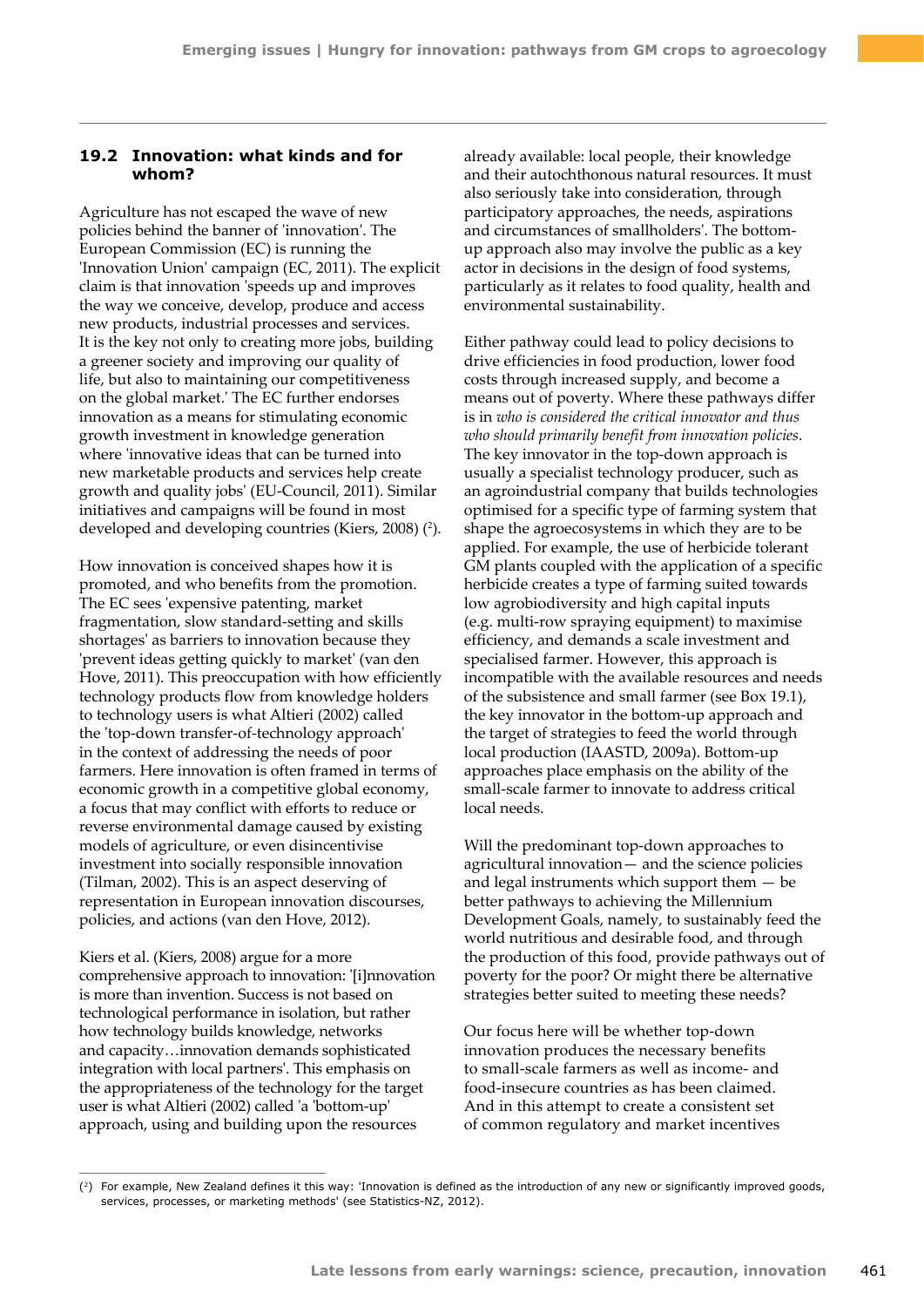#### **Box 19.1 Herbicide tolerant GM crops: a technology for developing country agriculture?**

Starting in the 1990s, the agroecosystems adopting herbicide tolerant GM crops simplified weed management through a near exclusive reliance on a single agrochemical product ('Roundup'), with its active ingredient glyphosate. The Roundup and Roundup-tolerant GM crop package promises lower labour costs through a simplified weed management strategy. It is also compatible with no-till practices that can reduce soil erosion (Duke, 2008).

These advantages are, however, disappearing (Service, 2007; Pengue, 2005b; Benbrook, 2012). Extensive and continuous use of glyphosate with the introduction of GM crops (Powles, 2008) has led a rapid evolution of glyphosate-resistant weeds (Binimelis, 2009; Duke, 2008; Heap, 2012; Heinemann, 2008; NRC, 2010). This has a negative overall effect on sustainability, where minimising the use of external inputs such as agrochemicals is key. Since glyphosate tolerance can be overcome by using more glyphosate, farmers have entered into a treadmill where overuse of a single product leads to tolerance and tolerance is overcome with more product, leading to ever higher levels of tolerance in weeds and an increase in the number of species that display tolerance (Binimelis, 2009; Duke, 2008; NRC, 2010). In some cases, farmers are returning to tilling and using other (and possibly more toxic) herbicides (Binimelis, 2009; Duke, 2005; Heinemann, 2008b; Mortensen, 2012). Further, indications of harm stemming from the widespread and intensive use of glyphosate for the environment and human health has been documented in the scientific literature and remains a concern (Greenpeace, 2009; Séralini 2012).

The herbicide-GM crop package is not compatible with how most people farm, and especially with small and subsistence farming practices. The package is most economical when herbicide can be sprayed in great quantities using mechanised delivery (e.g. airplanes) or expensive, multi-row sprayers and this would not be possible in a mixed cropping landscape (Binimelis, 2009).

Moreover, this top-down solution to the problem of weeds threatens long-term retention of alternative weed control skills. 'Although seed and chemical companies can generate enormous revenues through the packaged sales of herbicides and trans- genic seeds, the [integrative weed management] approaches… are based on knowledge-intensive practices, not on saleable products, and lack a powerful market mechanism to push them along' (Mortensen, 2012). The farming system is 'deskilling' and losing the know-how to implement other pest management approaches (Binimelis, 2009). A second problem with this package is that it is encouraging the expansion of damaging agricultural practices. For example mixed agriculture/animal husbandry instead would require animal production further out into marginal lands or necessitate clearing new lands and accelerating rates of deforestation (Morello, 2007).

A bottom-up innovation for addressing weed problems is integrative weed management (IWM). The advantages of this system are that it uses, maintains and improves local knowledge of weed dynamics and ecology to develop multiple weed management approaches (Liebman, 2001) and is affordable to poor farmers. 'IWM integrates tactics, such as crop rotation, cover crops, competitive crop cultivars, the judicious use of tillage, and targeted herbicide application, to reduce weed populations and selection pressures that drive the evolution of resistant weeds' (Mortensen, 2012). IWM improves agrobiodiversity conservation, soil-quality, on farm energy efficiency - all of which enhance a more multifunctional system of agriculture that produce important environmental services (Boody, 2005). Farmers benefit from the same high yields and profits (Anderson, 2010; Liebman et al., 2008; Pimentel, 2005). Further, the soil-building under IWM helps to achieve conservation goals and improves soil quality even above no-till approaches based on herbicides (Venterea, 2006). This does not cause resistance problems of the magnitude seen with simplified chemical controls (Davis, 2007).

'Stacking additional herbicide tolerance genes into existing plants is not an alternative to IWM or other pest management strategies. They are likely to undermine sustainable agriculture further because 'the new traits will encourage continued neglect of public research and extension in integrated weed management' (Mortensen, 2012).

The transfer of herbicide tolerant GM crops to poor farmers, which has demonstrated not to be a sustainable approach for addressing the needs of developed country agriculture, appears to be another example of a top-down approach that has not, and will not produce the beneficial outcomes for the poor farmer (Heinemann, 2008b). However, there are already viable bottom-up approaches; all that is lacking is the political will and institutional capacity to make them available.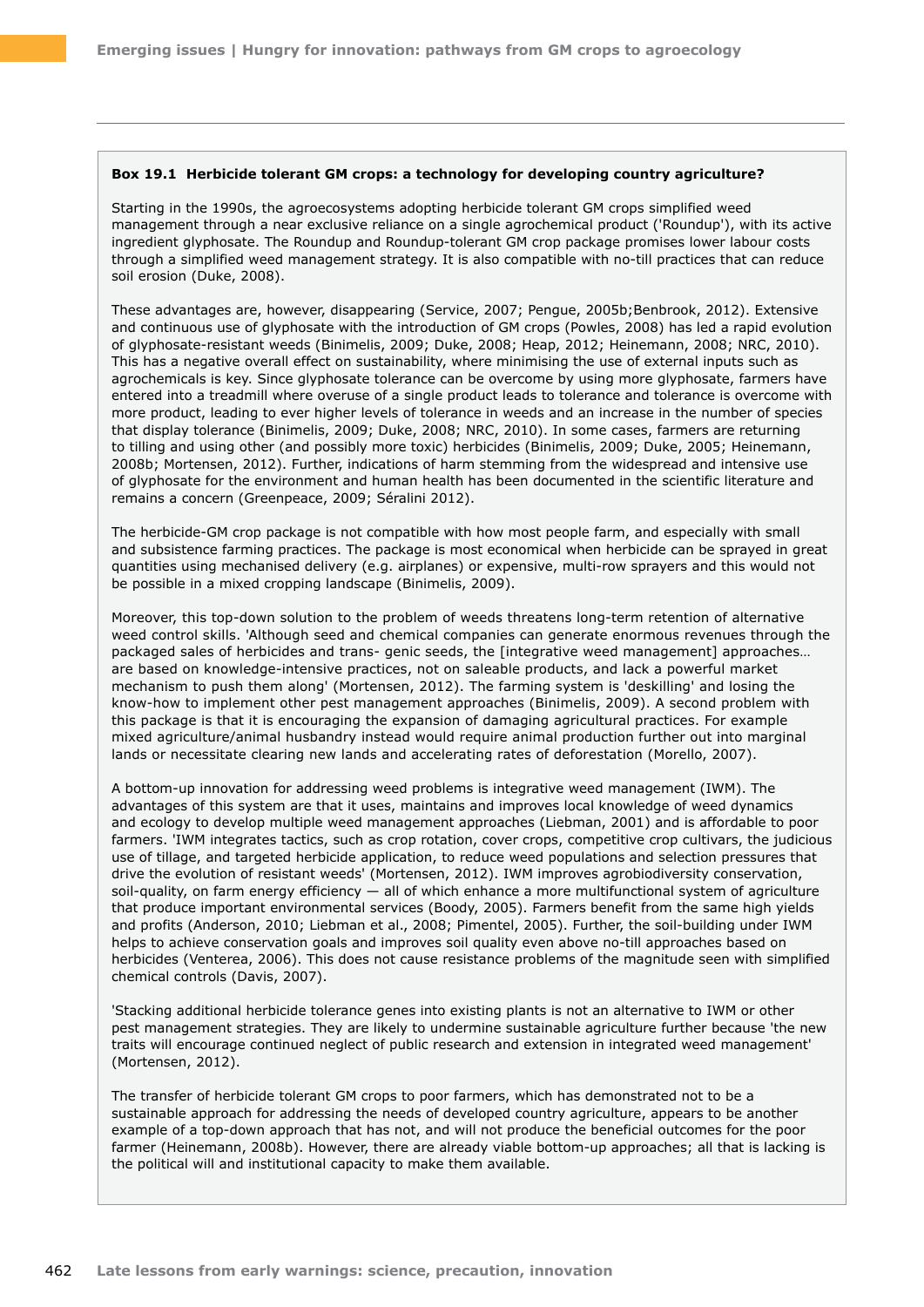#### **Box 19.1 Herbicide tolerant GM crops: a technology for developing country agriculture? (cont.)**

Finally, the adoption of these crops is not leading to uniform or sustainable increases in income for farmers (Botta, 2011). The highest yielding varieties of GM crops are so because of ongoing and intensive genotype improvement through traditional breeding, rather than through the development of genetically engineered traits (Gurian-Sherman, 2009). Even in the most mature GM agroecosystems, such as cotton plantations in the US south, GM-farmers have not enjoyed a net economic benefit for adopting these plants compared to other high yield varieties (Jost, 2008). The high rent of patent-protected seeds is an upfront cost to farmers who may not realise a benefit from the trait each year, or would have to purchase other inputs, such as expensive agrochemicals, to gain any benefit. Here again, especially for poor farmers, those initial costs can be too high (Delmer, 2005).

(itself a top-down approach) if it in tandem will be suited to promoting the kind of innovation needed in countries with conditions favouring small-scale farms as well as those that are poor and food insecure. Building on the late lessons from prior top-down innovations in agriculture, we find that the promise of this approach to deliver the expected benefits will continue to be elusive when the pace and scale of innovations are prioritised over considerations for the intertwined institutional, governance and societal issues. Critically, innovation pathways that do not include such considerations may condition innovation directions, diversity and distribution away from the very kinds of innovation that are best adapted to meet local needs (STEPS, 2010). With this in mind, the lure of short-term wealth production from predominantly productivist frameworks for innovation must be re-balanced with those that prioritise long-term goals for sustainability including financial sustainability and nutritional goals of small and subsistence farmers. This means supporting not just innovations which create new technology, but also those that create social good by addressing the non-technological, social, institutional, organisational and behavioural aspects along with new technology (van den Hove, 2012).

There is increasing evidence that the top-down approach to innovation will not achieve the expected stimulus to innovation (Baldwin, 2011), where an approach reliant on private incentives (primarily through IP protections) may actually have a negative effect on the progress in certain fields, including biotechnology (Murray, 2007).

## **19.3 GM crops as a top-down path out of poverty and hunger**

The use of genetic engineering to produce commercially viable GM agricultural products is so far and for the foreseeable future restricted to crop plants (Heinemann, 2009). The crops are predominantly cotton, maize, rapeseed (canola) and soybeans (3 ) (James, 2011). Despite more than 30 years of research and development and nearly 20 years of commercialisation of GM crops, surprisingly only two traits have been significant in the marketplace — herbicide tolerance and insecticide production. And they are grown at scale only in a small number of countries. Industry-derived figures (James, 2011) report a large number of global hectares under GM cultivation, but when examined by country indicate an uneven global commitment to GM crops. The five countries USA, Brazil, Argentina, India and Canada account for 91 % of the global GM crop production, with the next five largest GM-cultivating countries accounting for another 8 %, leaving a total of 1 % of all GM acreage produced annually among just seven other countries. The proportion of agricultural land with GM varied from < 1 % to 17 % per country (Figure 19.1). These 17 so-called GM 'mega-countries' combined had 159 million hectares under GM cultivation in 2011 — seemingly a large figure, but in reality is just 3 % of the world's agricultural land (Figure 19.2). Some crop types have been converted entirely (or effectively entirely) to GM production in some countries. For example, nearly 100 % of the soybean crop in Argentina and the US is GM, sugarbeet in the US, and cotton in India at the present time is almost exclusively GM.

<sup>(3)</sup> However GM papaya, sugar beet and possibly alfalfa are grown commercially in the US, with tomato and peppers reported in China yet at very low levels.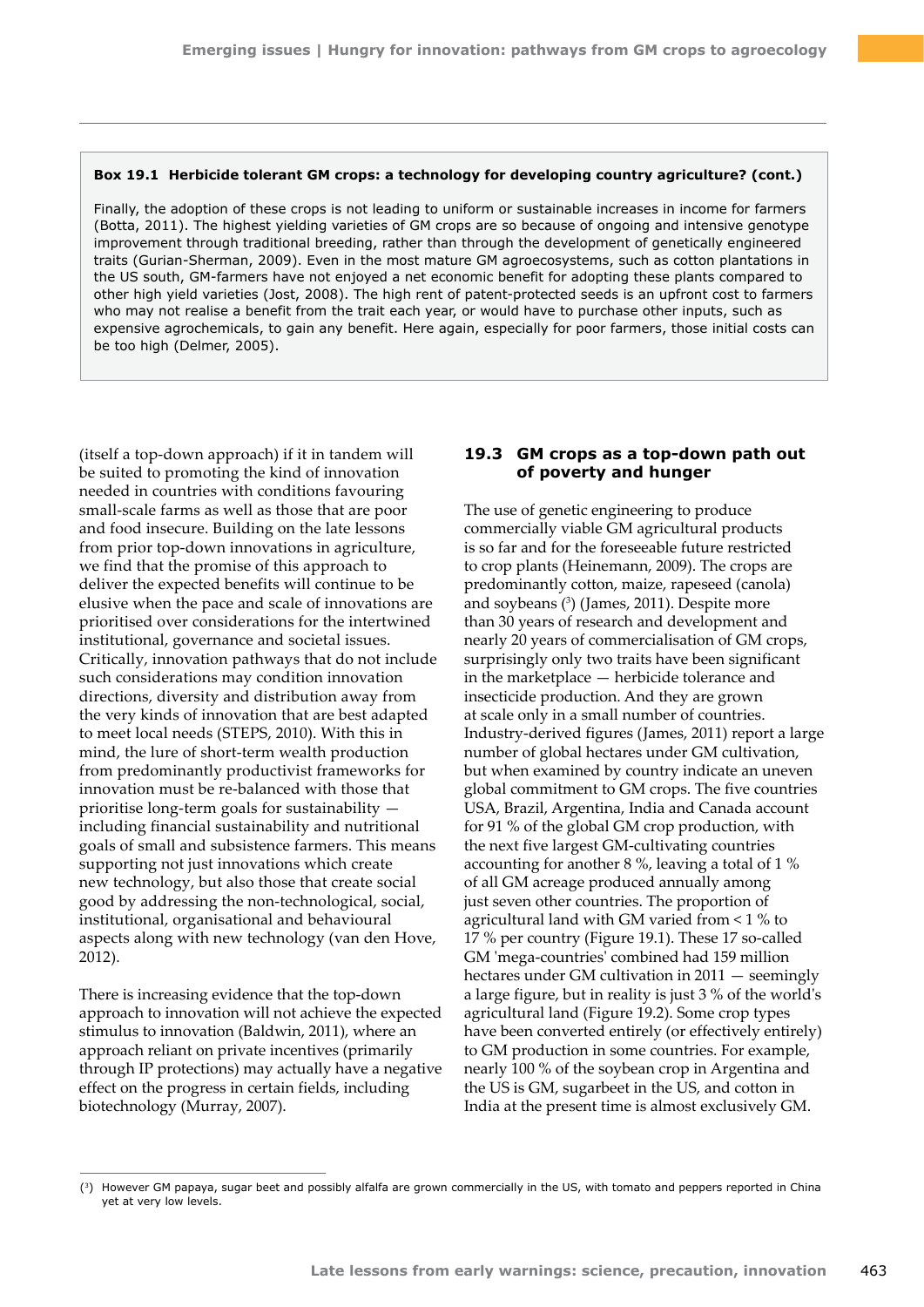

#### **Figure 19.1 Ranked commitments to GM by the 17 largest producing countries**

**Note:** Left: Countries range from a high of 69 million (USA) to < 50 000 hectares. Lowest level shown in graph is Spain at an industry estimated 100 000 hectares.

Right: Countries range from a high of 17 % (USA, Argentina) to under 1 % conversion from conventional to GM plants in commercial production. The rankings by proportion differ from the rankings by absolute number of hectares showing significantly different commitments to GM for primary production.

**Source:** GM hectares data taken from the industry source ISAAA (James, 2011). Agricultural land values taken from FAOSTAT (FAOSTAT, 2012).

Why this patchy and limited global adoption of GM? There are several reasons. First, significant markets of high-income consumers have rejected GM (Gaskell, 2010). Given that the types of crops being commercialised, and the types of traits on offer, provide no direct benefit to consumers and may be introducing unintended adverse effects (see Box 19.2), in some places there exists skepticism on claims of net benefit. The main argument for adoption is the indirect benefits, financial and management-related, that GM crops offer to certain kinds of farmers (Heinemann, 2009).

Among the GM-adopting farmers are usually large-scale commodity growers that cultivate monocultures (e.g. soybeans in Argentina) or are in two-crop rotations (e.g. maize/soy in the US Midwest). The US and other OECD countries produce plenty of food or have the income to purchase it. While their agricultural systems deliver what they need, the OECD agroecosystems rely on heavy taxpayer subsidies to remain viable (Kiers, 2008).

It is perhaps no surprise that GM crops, the paradigmatic examples of top-down products, are most commonly crops that benefit from subsidies, such as maize, soy and cotton in the US (Pechlaner, 2010). These subsidies lead to the second reason for patchy adoption, where their use in developed countries undermines the market for these crops in developing countries. 'The average support to agricultural producers in the major developed countries as percentage of gross value of farm receipts was at 30 % for the period 2003–2005, representing an amount of almost USD 1 billion per day (OECD, 2006). These developed-country agricultural policies cost developing countries about USD 17 billion per year — a cost equivalent to five times the recent levels of ODA [official development assistance] to agriculture' (Hoffman, 2011).

The incentive brought by subsidies give a third reason for patchy adoption. The high rent of GM seeds and associated management inputs, such as proprietary agrochemicals, and other high costs of high external farming, confines these tools for agriculture to countries that redistribute wealth to farming for export, whether rich or poor (Delmer, 2005). Such capital and management intensive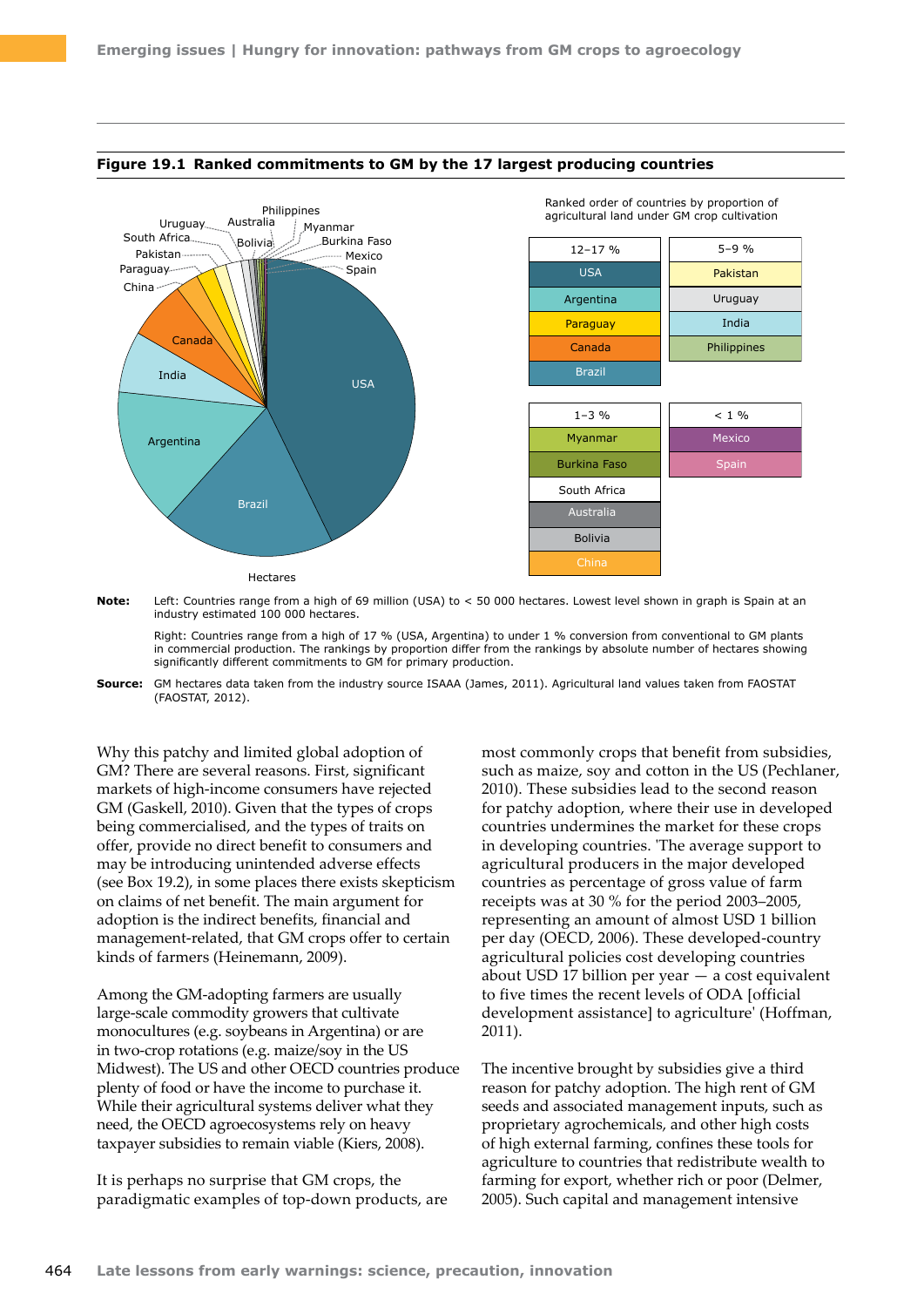

**Note:** Left: Charts indicate the proportion of total agricultural land per country in GM cultivation. The 5 countries shown have the highest absolute number of hectares in GM.

Right: Global value of GM production as a function of global agricultural land.

**Source:** GM hectares taken from the industry source ISAAA (James, 2011). Agricultural land values taken from FAOSTAT (FAOSTAT, 2012).

agricultural practices simply are not well adapted to use by small and subsistence farmers (see Box 19.1).

Poor countries that adopt this export lead are in danger of being caught on a loss leading treadmill where they produce agricultural goods at a net social loss and must continue to bear this debt as agriculture becomes a leading source of export income (Heinemann, in press; Pengue, 2005b). GM crops have not migrated to countries that have yet to commit to this strategy or are avoiding it, because the upfront costs are too high (Delmer, 2005).

### *19.3.1 Top-down incentives homogenise tool building*

Too often the 'how to feed the world debate' (possibly a shorthand for the Millennium

Development Goals) is presented as if it were an either/or choice between genetic engineering and agroecological science (Marris, 2008; Vanloqueren, 2009). Advocates for or against these technologies often are distinguished by their beliefs on whether it is genes or the environment that is the right substrate to manipulate to improve agriculture.

This dichotomy is in essence artificial, because few when pressed would argue against the relevance of both genotype and environment for meeting agricultural production and sustainability goals. However, there is an underlying truth to this division. The emphasis on genetics, or seed-based tools (Lal, 2009), is an unavoidable outcome of how innovation in the top-down model works. Modifying genotypes and capturing them as IP through plant variety protection and patent instruments is a far easier means of capturing financial benefits than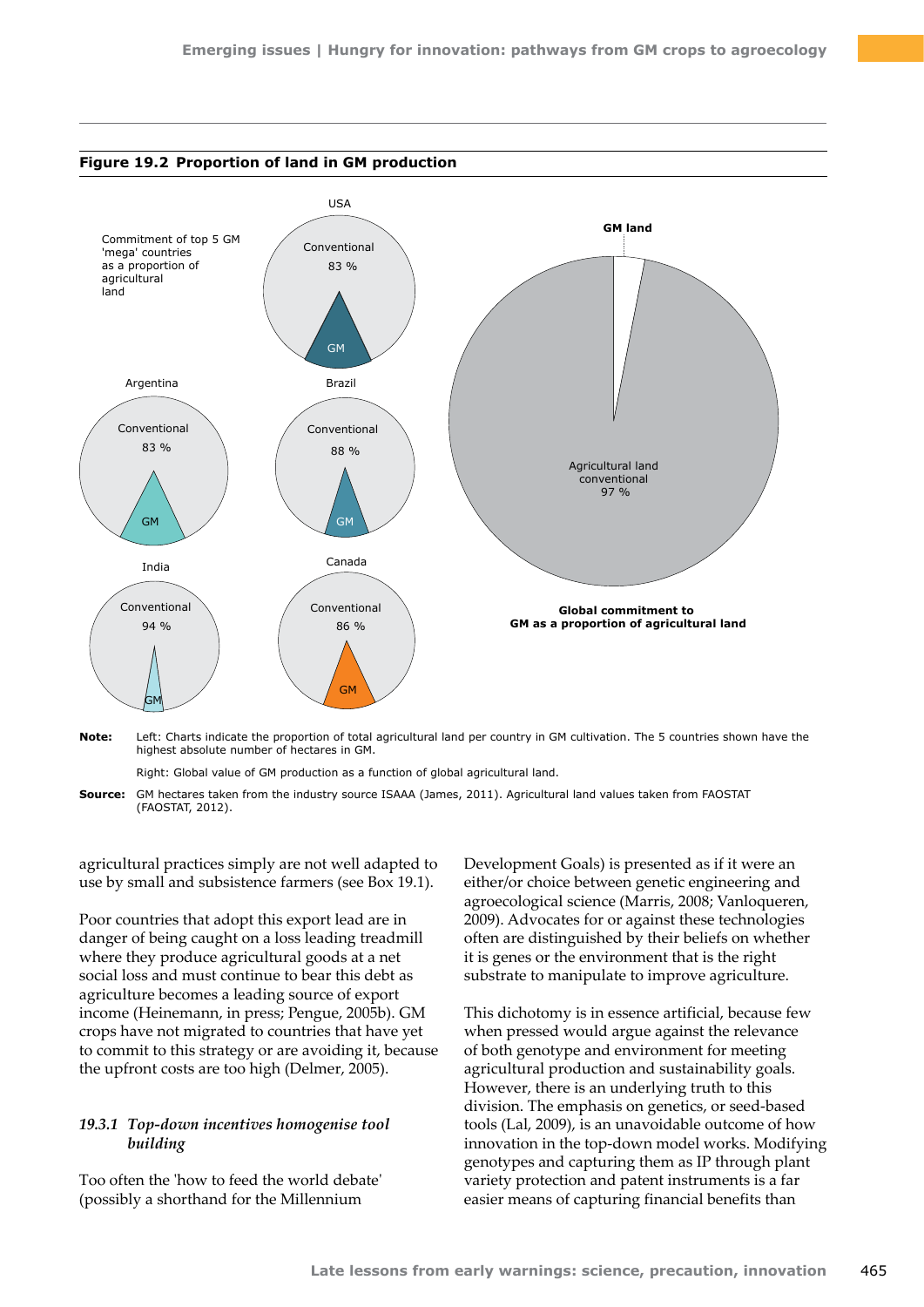attempting to commodify management-based innovations, such as cover crops, rotation schedules and composting, farmer-initiated training and education and small scale marketing and credit programs. When a singular, centralised and highly specialised approach to agricultural development is followed, such as through genetic engineering, it can stifle other approaches that might produce even more desirable outcomes.

The size of the market available to genotypemanipulated tools may also be larger than for management-based approaches ( 4 ). Provided that the agroecosystem can be homogenised through the use of external inputs (e.g. fertilisers, agrochemicals), then a small number of varieties based on a proprietary genotype can be sold to a large number of farmers. In contrast, management-based techniques are knowledge- rather than product-intensive and must be customised to the location and often the circumstances of the farmer (e.g. whether irrigated or non-irrigated land, mixed or monocropping, combined crop and livestock production) and thus require more investment relative to the size of the market. Yet the benefits of these investments to promote and sustain management-based agricultural improvements are better distributed because they are not concentrated back to a seed producer. However, these asymmetries in investment incentives mean that management-based approaches do not receive the same levels of support and investment as do approaches that are easily recaptured in the marketplace.

To some degree, however, the environment does offer commercial opportunities through top-down innovation yet even then it comes from selling farmers tools that homogenise the environment to support proprietary genotypes. These tools are usually in the form of external inputs such as fertilisers and agrichemicals. The success of the green revolution was its ability to convert very different lands into similar agroecosystems using external fertilisers and other inputs to achieve high yields, but at great long term environmental costs, fossil fuel consumption and greenhouse gas emissions (Giampietro, 1993; Pretty, 2011; UNEP, 2011). Indeed, the unsustainability of the green revolution shows it will not be the model for future agriculture.

The editor of Nature magazine summed up the duality of genotypic and environmental sources of technology for addressing future needs in

agriculture when he said: 'A second green… revolution will require a wholesale realignment of priorities in agricultural research. There is an urgent need for new crop varieties that offer higher yields but use less water, fertilisers or other inputs — created, for example, through long-neglected research on modifying roots — and for crops that are more resistant to drought, heat, submersion and pests. Equally crucial is lower-tech research into basics such as crop rotation, mixed farming of animals and plants on smallholder farms, soil management and curbing waste. (Between one-quarter and one-third of the food produced worldwide is lost or spoiled.)' (Editor, 2010).

That is, the tools and knowledge needed to transform agriculture towards a more sustainable path are not sufficiently prioritised in research and development. The failure of current top-down approaches to deliver on promises of a wide range of trait innovations needed by farmers, for example those that are tolerant to various environmental stresses (i.e. salt tolerance, water stress tolerance) requires a fundamental shift in agricultural innovation priorities towards improvements in genotype and environmental management approaches.

#### *19.3.2 Effects on the knowledge pipeline*

At the start of the 21st century public sector spending on agricultural research and development was just under twice the amount spent by the private sector (IAASTD, 2009b). Developing countries invested the majority of public funding at around USD 12 billion per year while high-income countries invested only around USD 10 billion. To see the investment imbalance another way, consider that the Consultative Group on International Agriculture Research, the world's largest international public sector research body, has an annual budget of only 12 % of the combined research and development budgets of the world's 6 largest breeding and genetic engineering companies (Spielman, 2007). Private funding in agricultural research is largely focused on innovations that will allow a high return on that investment to shareholders.

These statistics require deeper analysis to be fully understood. First, the shift in responsibility for agricultural research and development from

<sup>(4)</sup> While both classical breeding and genetic engineering are different ways to create plant varieties, the latter creates novelty through the use of modern biotechnology (involving the in vitro manipulation of nucleic acids or fusions across the taxonomic boundary).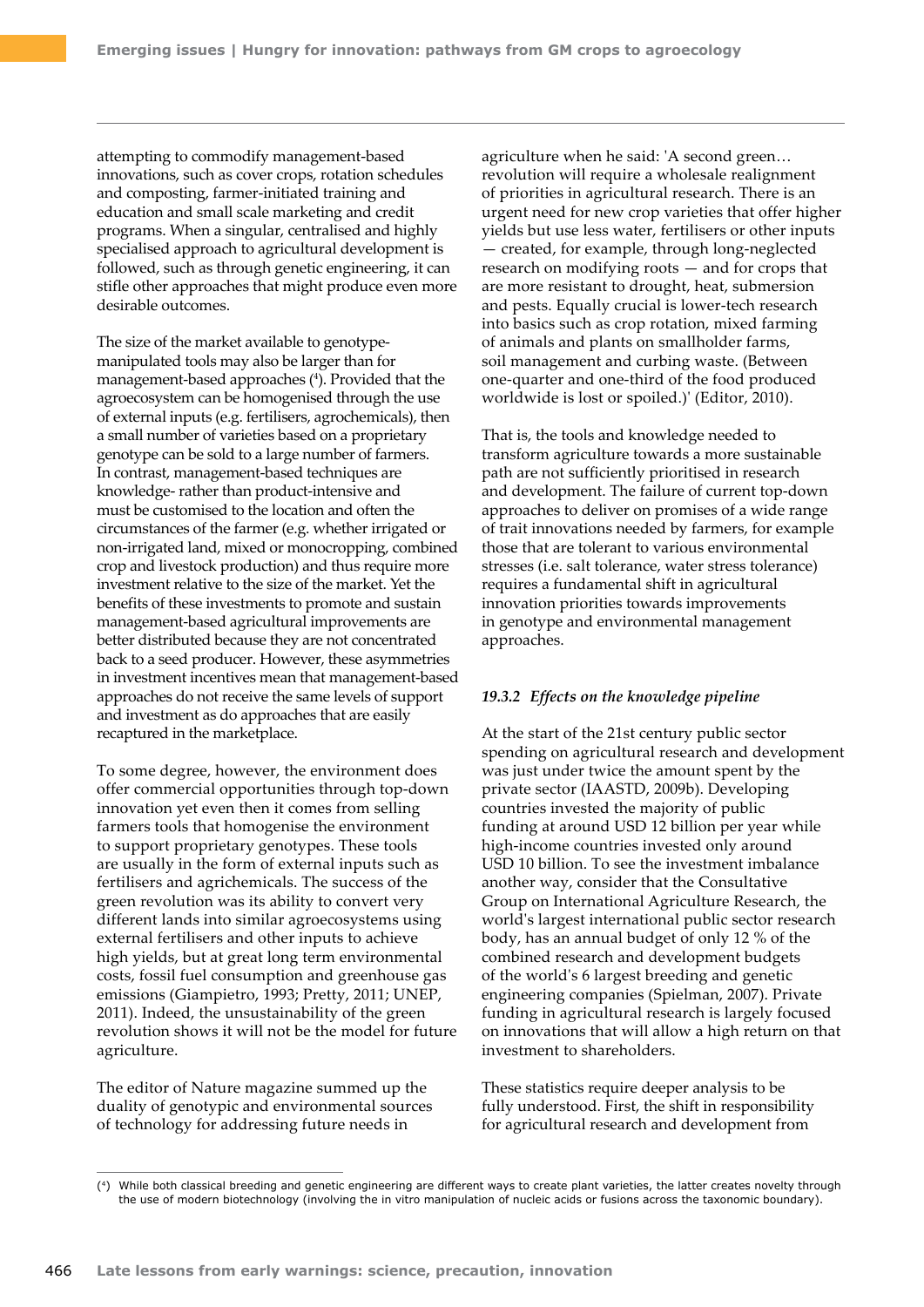public research institutions to the private sector is unequivocal in high-income countries. This shift has profound effects on what comes from innovation. Second, high income countries have cited the need for increasing their economic competitiveness through instituted 'industry-driven' priorities into the research and development spending that they still do, thereby further leveraging the public contribution toward (often privately held) top-down innovation. This compromises the unique function and capacities that public funding supports pro-poor agriculture (Spielman, 2007), which may lack sufficient financial incentives to attract investment from the private sector (Tilman, 2002). Third, much of the existing public funding has direct or indirect ties to industry. Direct ties can take the form of private-public partnerships at universities and indirect ties include preferential relationships with institutions that maintain long-term industry-friendly cooperation (Knight, 2003; Lotter, 2009b; Seabrook, 2011).

Top-down innovation is guided by patent and patent-like plant variety protection (PVP) instruments, many newly applied to agriculture only in the last decades of the 20th century (Heinemann, 2009). Patents 'provide more control since (PVP) certificates have a research exemption allowing others to use the new variety for research purposes' (Fernandez-Cornejo, 2006; Mascarenhas, 2006).

The general argument for this approach is that patent and patent-like IP rights instruments on biotechnology create net social benefits, by encouraging and then capturing wealth for developers whether they be private or public (Pray, 2007). The main limitation here is that such an approach ignores significant effects on the innovation pipeline (Heinemann, 2006b; Kleinman, 2003; Krimsky, 2004; Shorett, 2003b; Wright, 2000) which shift innovation priorities towards economic policies and financial incentives. Leading international institutions have dismissed prevailing IP instruments as agents of constructive economic or food security change in developing countries at least at their stage of development (WHO, 2005; WorldBank, 2007). Furthermore, they impede practices that uphold and improve both food security and sovereignty. For example, seed savings and exchanges have become incompatible with these more severe IP instruments as shown in the conversion of behaviour in the US, and would, if adopted by developing countries, undermine what is now seen as an important source of bottom-up innovation: farmer by farmer breeding and adaptation of germplasm (Bellon, 2011; Borowiak, 2004; Mascarenhas, 2006; WHO, 2005).

The patenting of germplasm is concentrating IP rights-based control of the seed supply under a very small number of multinational corporations (Adi, 2006; Barlett, 2008; Sagar, 2000; Howard, 2009). The consolidation of the seed industry also has resulted in lower competitiveness (Pinstrup-Andersen, 1999) as the 'concentration of the top four' (CR4) seed companies breached a critical threshold (WorldBank, 2007). For example, the UK Parliament now says that:

'The use of patents on genes is controversial. There are concerns that in countries where GM technology is widespread in agriculture, seed companies may have reduced incentives to develop conventional varieties, as the market for these varieties is reduced, and they tend to have weaker IP rights than the patents usually used with GM crops. In the US, this is the case for soy, with conventional breeding now mainly left to universities and to small seed producers who focus on niche markets. The presence of patents may also limit public-sector research in some areas' (POST, 2011).

Is the answer to empower public institutions to secure IP instead? If the goal is to stimulate innovation across the board, history to date indicates that it does not seem to be so. Intriguingly, the flow of IP to the private sector has been fuelled by an unprecedented accumulation of IP claims in biotechnology made by public sector institutions whose behaviour is consistent with top-down innovation models despite their historic public-good role (Graff, 2003). This creates a feedback loop in which the best-funded researchers are those with top-down innovation interests, and they in turn out-compete other researchers — and their possible innovations — from future funding. This loop can decrease bottom-up innovation, even products that would provide much greater benefit. The downstream effects are stifling of public-good knowledge commons, upon which the modern agroecosystems of North America and Europe were initially built, and neglect of the needs of poor and subsistence farmers who are key to feeding the world.

'[F]or scientific knowledge subject to both Open Science and private property institutional regimes, the granting of IP [rights] is associated with a statistically significant but modest decline in knowledge accumulation as measured by forward citations (in academic publications)…Overall, we are able to reject the null hypothesis that IP [rights] have no impact on the diffusion of scientific knowledge… These patterns provide a novel perspective on the economic consequences of the privatisation of the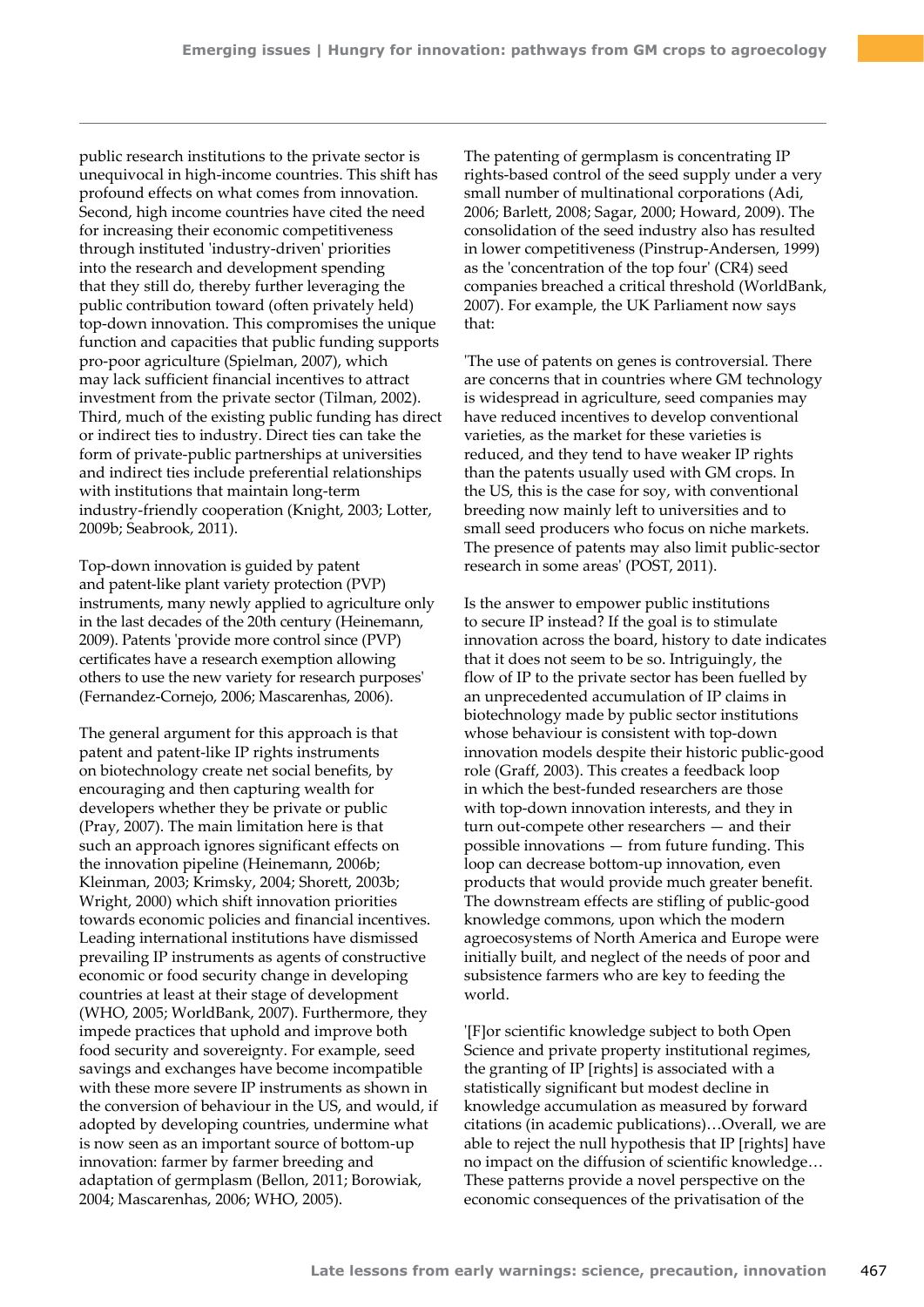#### **Box 19.2 GM crops: a late lesson case in the making?**

The benefits and harms of GM crops are still being verified, despite there being science-based calls for greater scrutiny concerning the release of genetically engineered organisms from early on in the US FDA (5) (Drucker, 2012) and elsewhere (Traavik, 1999). The literature is accumulating indicators both of inflated benefit claims and of evidence of adverse effects (Bøhn, 2008; Botta, 2011; Hilbeck, 2012; Jost, 2008; Mesnage, 2012; Rosi-Marshall, 2007; Service, 2007). The benefits that may have been overstated are the reduction in pesticide use (Service, 2007), the reduced use of more toxic pesticides (Mesnage, 2012; Séralini, 2009), higher yields (Gurian-Sherman, 2009) and farmer income (Jost, 2008).

While GM crops are not found at scale in many places (see Figure 19.1), because they dominate as commodity crops they can be present at low levels in many types of food and feed, fibres and industrial products. Thus, exposure is global even if production is mainly in a few countries.

At what point is there sufficient evidence to be concerned and take action about the effects of GM crops on human health and the environment? How strong is the evidence of safety vs. risks?

The outcomes of many risk assessment studies equate the conclusions of 'no evidence of harm' to be synonymous with safety. The troubling outcome is that the safety of GM crops is presumed when there is a lack of evidence of harm, as if this were equivalent to evidence of lack of harm, when it clearly is not. Hence many of the safety conclusions arising in risk assessments stating 'no evidence of harm' are assumptions-based, rather than evidence-based, reasoning (Spök, 2004). Critically, when this lower standard of safety assurance is followed, as is the case with the mainstream risk assessment approaches today, important effects may be missed.

Of course, it is plausible that there simply are no effects to be found. Yet, what is the likelihood that the existing risk assessment approaches would capture an adverse effect caused by a particular GM plant? Are there particular challenges to detecting biologically important but difficult to detect effects? If so, what regulatory approaches can help avoid or overcome these challenges?

Emerging from the experience with biosafety research and risk assessment is a number of obstacles and limitations in policy or methodology that can limit or underestimate the detection of potential harms that may be present.

#### **Obstacles to conducting biosafety research**

Biosafety research and the safety investigations required for regulatory approval are the two main means for identifying potential adverse effects. However, a number of obstacles may limit or prevent the observation adverse effects in research, if they were indeed occurring:

- Industry contracts with researchers and farmers restrict access to material for safety testing. For example, 26 scientists released a public statement criticising that confidentiality and material transfer agreements made conducting any independent research on GM foods virtually impossible (Pollack, 2009).
- GM innovation research and development is outpacing biosafety research necessary to evaluate for safety. When it comes to research funding for biotechnology (including genetic engineering research), biosafety‑related research has been lagging behind. From 1992 to 2002 the USDA disbursed USD 1.8 billion for biotechnology research, yet only approximately 1 % (USD 18 million) of this went to risk-related research (Mellon, 2003).
- Safety interested scientists face tough career choices. Researchers who have published scientific evidence unfavourable to the interests of GM crop developers have experienced personal and professional attacks on their work (Delborne, 2008; Editor, 1999; Waltz, 2009a, 2009b), and in some cases leading to threats or loss of research funding and dismissal (Lotter, 2009a, 2009b).

<sup>(5)</sup> FDA Memos. FDA Memos 1991, 1992a and 1992b above are 3 of 24 internal FDA documents obtained through a FOIA (Freedom of Information Act request by the Alliance for Bio-Integrity, see [http://www.bio-integrity.org/list.html\)](http://www.bio-integrity.org/list.html).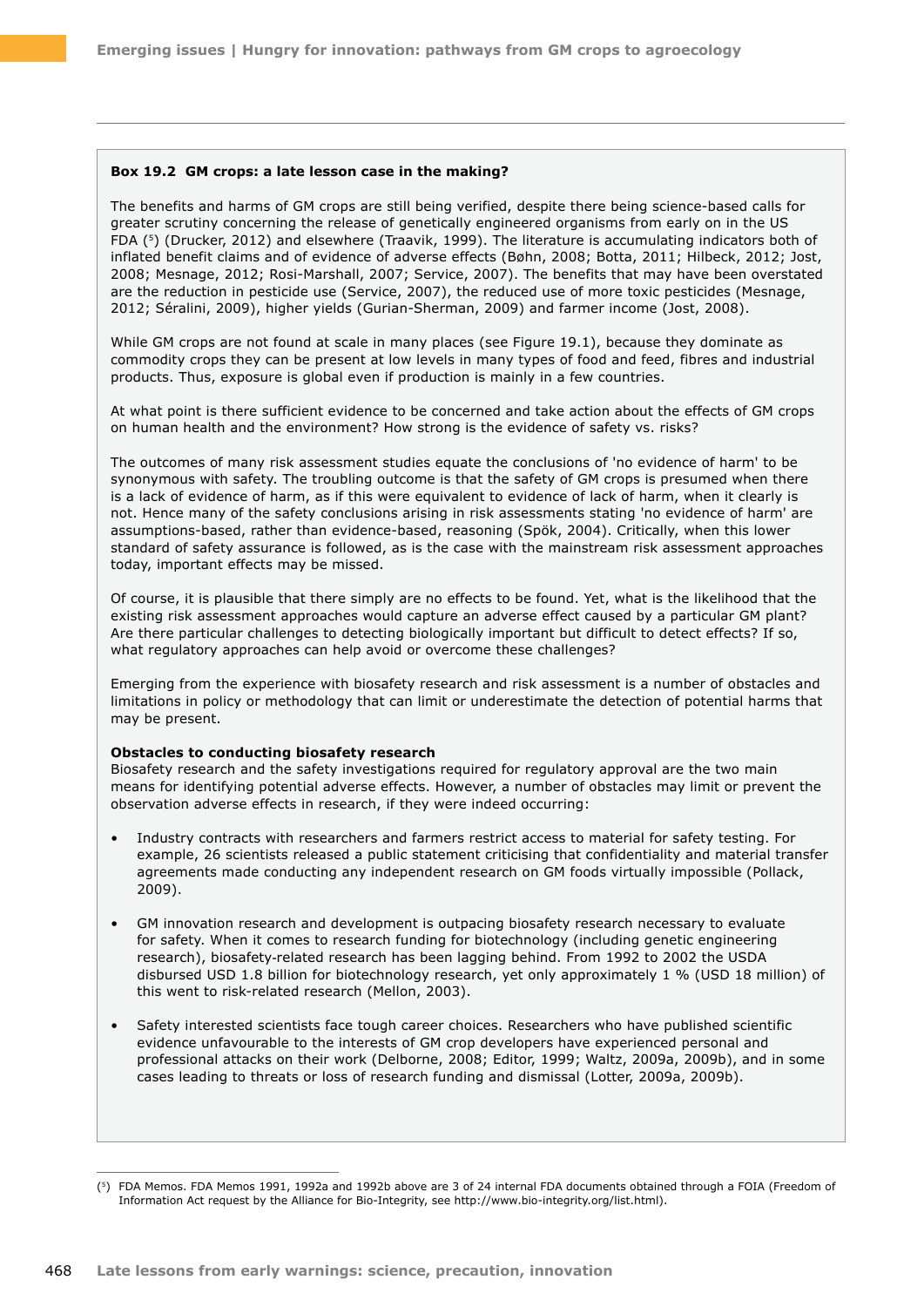### **Box 19.2 GM crops: a late lesson case in the making? (cont.)**

#### **Risk assessment: barriers to detecting adverse effects**

The release of a GM crop into the environment, or for use in feed or food, is preceded in many countries by a pre-market risk assessment. The principles, concepts and methodologies of assessment vary, but most countries use international guidance (e.g. OECD/Codex Alimentarius, Cartagena Protocol on Biosafety) as a basis of their systems. Scientific and other information may also inform the risk assessment or secondary evaluation by expert committees.

Policies can undermine the effectiveness of risk assessment (Pavone, 2011) by allowing risk standards which increase the likelihood that adverse effects, if occurring, would not be identified during the appraisal.

Key examples:

- Many jurisdictions require scientific testing to be done by the developer and supplied to the regulator, who often lacks any capacity to perform independent testing. This lack of independence in the testing sets up the situation of bias in the studies outcomes as a result of 'the funding effect' — where results tend to correlate with the wishes of the funder (Krimsky, 2004). Various research efforts have found that the funding effect reaches well into the public research community and especially into biotechnology (Diels, 2011; Heinemann, 2006a; Shorett, 2003a).
- Often there is a provision to keep secret information that the developer claims is of proprietary value. When regulators agree to keep some information in the risk assessment confidential, review or reproduce the study by independent scientists is prevented (Fontanarosa, 2005). Transparency is a fundamental principle of good science reporting and practice but lacking in many risk assessments (AHTEG, 2012).
- Risk research conducted for the purposes of a risk assessment by the developer often lacks sufficient methodologies to allow statistical rigor that would yield meaningful results. Risk studies with low sample numbers lack statistical power, and bias the outcome towards no observation of differences/ effects between treatment groups (for examples, see Marvier, 2002). Further, they might not have been designed to test for potential hazards that the regulator has not asked the developer to test, or to the sensitivity that the regulator might find valuable (Séralini, 2009) or which have long lag time frames (Marvier, 2007).
- The regulator's policies on what to test will also affect what might be found. This approach may miss unintended changes to other gene products or metabolites or the effects of cooking and processing. For instance, applicants are often allowed to use a transgenic protein 'surrogate' (derived from a source other than the transgenic organism for which environmental release or consumption is being sought) in the place of the actual transgenic protein in safety testing from which regulatory approval is sought. Often the protein used in safety testing is that produced in bacteria, which is not going to be released into the environment or used as food — leaving the actual protein produced by the GM plant untested for safety. Since there can be significant biological differences in how the transgenic protein is produced in different hosts (e.g. in plants vs. bacteria), any differences would not be possible to detect (Freese, 2004).
- Currently, no regulatory framework requires mandatory toxicity or allergenicity testing from the consumption (or inhalation, see Kroghsbo 2008) of GM crops or their products. Commonly, only 90-day (usually rat) feeding trials are conducted and conclusions of long-term risk are based on these short-term tests, despite their critical deficiencies in revealing sub-chronic and chronic effects (Séralini, 2009; Spiroux de Vendomois, 2010). Research has indicated the importance of life-time studies for health affects where indications of adverse health impacts only manifested after 120 days (Séralini, 2012).
- A common practice in risk assessment is a comparative approach: the new GM plant is compared to a similar plant to see if there is any evidence of additional potential to cause harm. In actual practice, however, developers will often further include 'reference lines' (usually genetically less similar and grown under different environmental conditions) in the comparison which will expand background variation where any potential signals to be drowned in statistical noise and thusly concluded as 'within the range of biological variation' (Antoniou 2012; Dolezel and Gaugitsch 2009).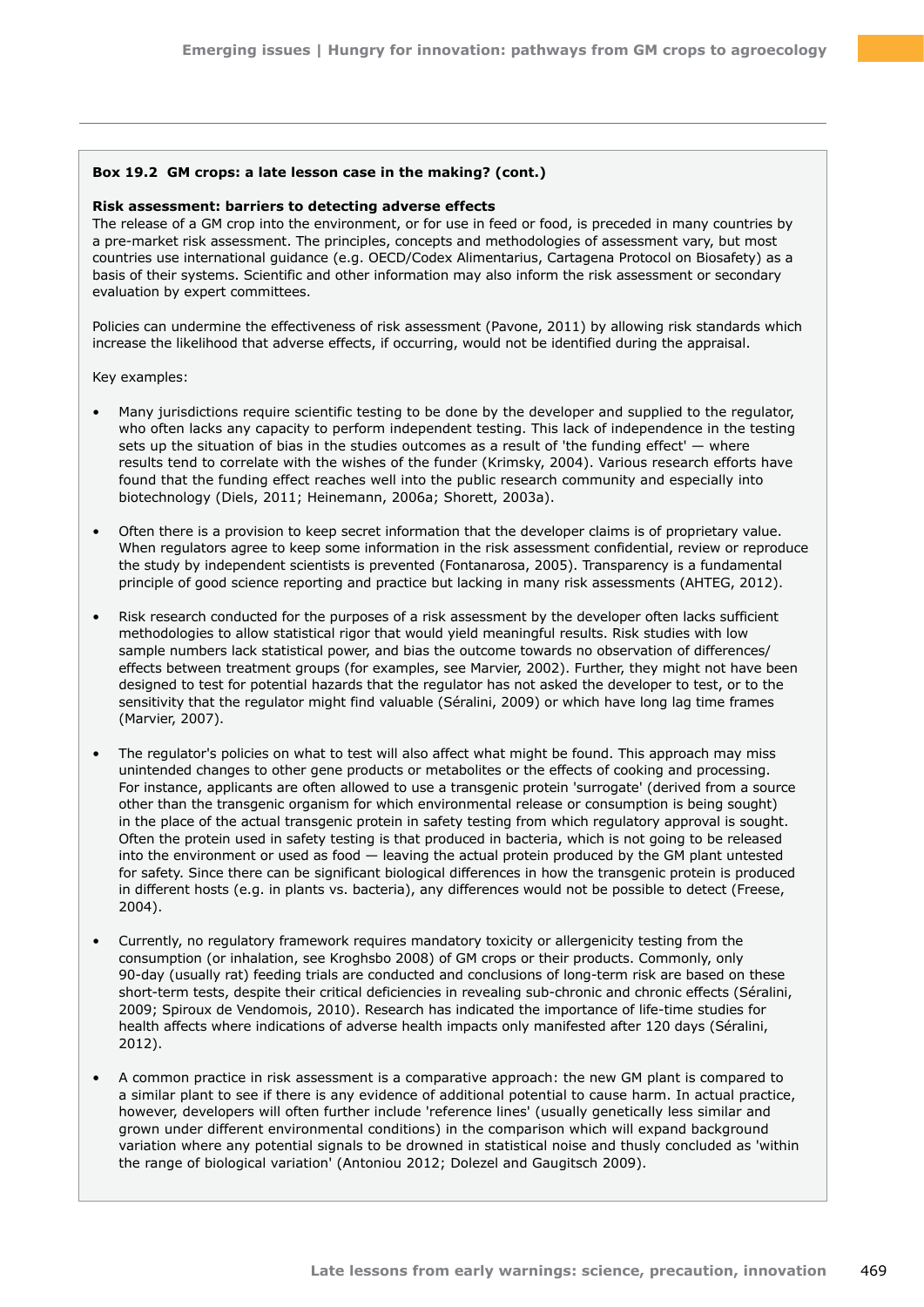#### **Box 19.2 GM crops: a late lesson case in the making? (cont.)**

• Ongoing risk assessment may not be benefitting as much as it could from new information, because of a general lack of comprehensive post-release monitoring efforts. As pre-market risk assessments are based on information acquired over short term and/or small scale investigations, they are not designed to capture effects that may occur when exposure is on a larger scale, or for longer time periods, or result from unanticipated interactions with other GM plants post release. While monitoring is mandated in some jurisdictions there is very little information on its effectiveness and no uniformity in design or methodology (Züghart, 2008, 2011; AHTEG, 2012; Heinemann, 2012).

#### **Can the precautionary principle make scientific risk assessments more scientific?**

The precautionary principle has been legitimised as an important objective in GMO legislation (e.g. European Union, Cartagena Protocol on Biosafety). Nonetheless, it thus far has mainly been considered as a risk management tool and not part of the scientific risk assessment. While critics of the precautionary principle consider it easily misused as a barrier to trade and the cause of more regulation, this misrepresents how precaution may be appropriately applied. Importantly, precaution has a role to play in the scientific risk assessment itself in two fundamental ways. First, applying precaution within risk assessment practice also means applying more robust scientific standards — that is, the need for precaution and the need for scientific rigor are not incompatible but complementary (Groth, 2000). Second, particularly when testing hypotheses, value judgements within science practice (Funtowicz, 2003; Rudner, 1953) may be informed by precaution, including levels of evidence, directions of error (Brosi, 2009; Lemons, 1997), and by acknowledging and communicating what we know, do not know, and cannot know with existing methodologies (Aslaksen, 2006; Myhr, 2002). The formal acknowledgment of uncertainties and the choice of error type from the risk assessment and their communication to decision-makers are key components of rigorous science-based risk assessment.

#### **Conclusion: avoiding old lessons from earlier late lessons**

The critical late lesson that may be emerging from GM crops is not the evidence of harm — the early indications of harm are just emerging — but the persistence of the same institutional patterns that led to the old late lessons already learned from asbestos, benzene and BSE (Harremoes, 2001). In these cases, weak risk assessment standards were implemented that prevented identifying the harm and taking precautionary action. To avoid this old lesson, the appropriate application of the precautionary approach to risk standards would help ensure we are not repeating the same error with GM crops, and thus avoid a late lessons case in the making.

scientific commons. Rather than simply serving to facilitate a 'market for ideas,' IP may indeed restrict the diffusion of scientific research and the ability of future researchers to 'stand on the shoulders of giants,' at least for research of the type published in *Nature Biotechnology*' (Murray, 2007).

This has been a brief review of the predominant top-down innovation models that characterise the main policy developments of wealthier and food rich nations (Heinemann, 2009). We have found that if this framework of innovation for agricultural development is followed, the outcome is likely contrary to the stated objectives to create a global food production capacity that delivers on calories and nutrients to all. It will fail in the long run to produce food security because it does not have the necessary incentives to create resilient and sustainable production systems. If the demands on agriculture are reasonably expanded to include delivery of

culturally diverse foods, produced locally by those most in need, and which serves as a path out of poverty, then the top-down innovation models of today are the wrong pathways to achieve it.

In coming to these stark realisations, we do not argue that top-down innovation is irrelevant at all times and in all countries. Indeed, the right mix of innovation is essential. Likewise, seed-based versus environmental approaches both have value in all agroecosystems at all times. The question is more complex. When industries or private providers become out of balance in scale, power or access to information, then one can smother the other. At the heart of it, most farmers are private sector, even if they are feeding themselves with the products of their labour and capital. But there is a difference between the economic scale of the large US farming unit and the farmer, especially the one most prone to hunger, and the one searching for long-term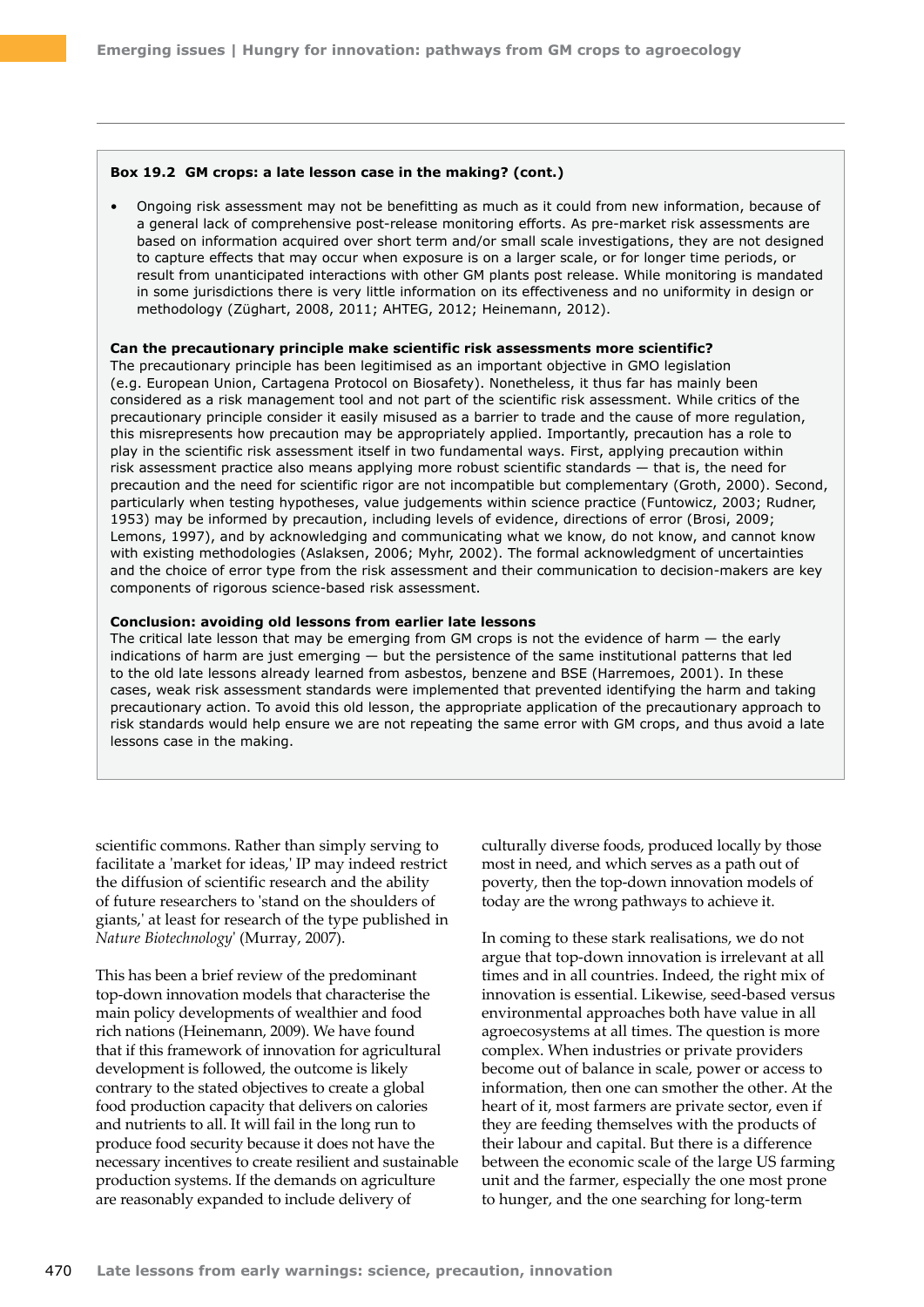agroecosystem sustainability. Similarly, there is a difference in scale between the university and the multinational corporation, and between both and the farmer. When public institutions must act in a way that is consistent with how companies must act, then the imbalance between farmer and knowledge access grows.

## **19.4 The bottom-up path towards sustainable farming**

A core quality of bottom-up approaches is that they can generate, harness and exchange information and innovation in a multitude of ways that bring users of innovations into the process so that local adaptation and shaping of technologies fit the ecological, socio-cultural and technical dimensions of the system (STEPS, 2010; Wagner, 2007).

Bottom-up innovation is demonstrating its potential to build not just sustainable farming systems, but also sustainable communities through the support of local food production and local markets (Altieri, 2011a; UNEP-UNCTAD, 2008). Discussions on increasing agricultural sustainability tend to put the emphasis on biodiversity, soil and water management and ecological principles to improve productivity and energy efficiency (including reductions in greenhouse gas emissions). This is a specialty of the science of agroecology. Instead of engineering nature to fit into our desired technological system, agroecological innovations fashion our technological solutions to fit nature (Schumacher, 1973) by applying ecological concepts and principles to the design and management of agroecosystems (Altieri, 1995). Agroecology strives to increase the sustainability of agriculture by minimising the use of agrochemical and energy inputs and instead leverage ecological synergisms and interactions between biological components of the agroecosystem to produce their own productivity, crop protection and soil fertility. This type of production system has also been captured as a means for transitioning to more sustainable agricultural practices under the banner of 'green agriculture' (UNEP, 2011).

While this science also values the importance of conventional breeding and genotype optimisation, it tends to address yield problems using management solutions, often through a modification of agricultural practices that remove, rather than adapt to, the problem (Lal, 2009). Biodiversity is important to create greater system resiliency within the agricultural environment (Enjalbert, 2011; Ensor, 2009; Li et al., 2009). Enhancing on-farm biodiversity

and soil organic matter can make agriculture more resilient to climate change (drought, flooding, severe weather, and temperature change) and enhance ecosystem services (Hajjar, 2008). In a recent survey, of agricultural productivity after hurricane Mitch in Central America revealed that farms that engaged in agroecological practices such as intercropping, cover crops and agroforestry incurred less damage than neighbouring conventional monoculture farms (Altieri, 2011a). Hence, increasing the adaptive potential of agricultural systems will be vital in the face of global climate change (Bellon, 2011).

We have chosen to use agroecological science (including compatible organic certification schemes) as an example of an outcome of bottom-up innovation because this science is delivering excellent results in the farming systems most in need of innovation (Altieri, 2011b; De Schutter, 2010; FAO, 2011b; Pretty, 2011; UNEP-UNCTAD, 2008 (Khan et al., 2008)). The main feature of the bottom-up approach is that it decentralises solution providers and their solutions, thereby facilitating the transfer of products, services or information that allows continued innovation at the hands, skills and knowledge of the local user. In contrast to top-down approaches, the real innovation potential does not stop with the farmer, but often starts there. In addition, consumer concerns and desires for food quality, health and environmental concerns are facilitated by initiating discussions over agricultural innovations as a bottom-up approach (SCAR, 2012).

It is important to distinguish between traditional farming approaches and agroecological science. The former can, yet in different ways be as destructive to the environment, and unsustainable, as any high external input industrial 'modern' farm (IAASTD, 2009a). While in general agroecological science utilises a 'low tech' toolbox, it is far more sophisticated, knowledge intensive, and integrative both on environmental and institutional levels than simple kitsets of seeds, fertilisers and agrochemicals that characterise industrial farming operations. That is, this approach creates a strong need for farmer support through extension services and farmer-lead educational initiatives, calling for broad participation across a range of scientific disciplines and policy actors.

## *19.4.1 Bottom-up incentives homogenise productivity and resilience rather than tools*

Rather than sell farmers packages of tools that bring in improved seed and convert their soils to near replicas of those for which elite varieties of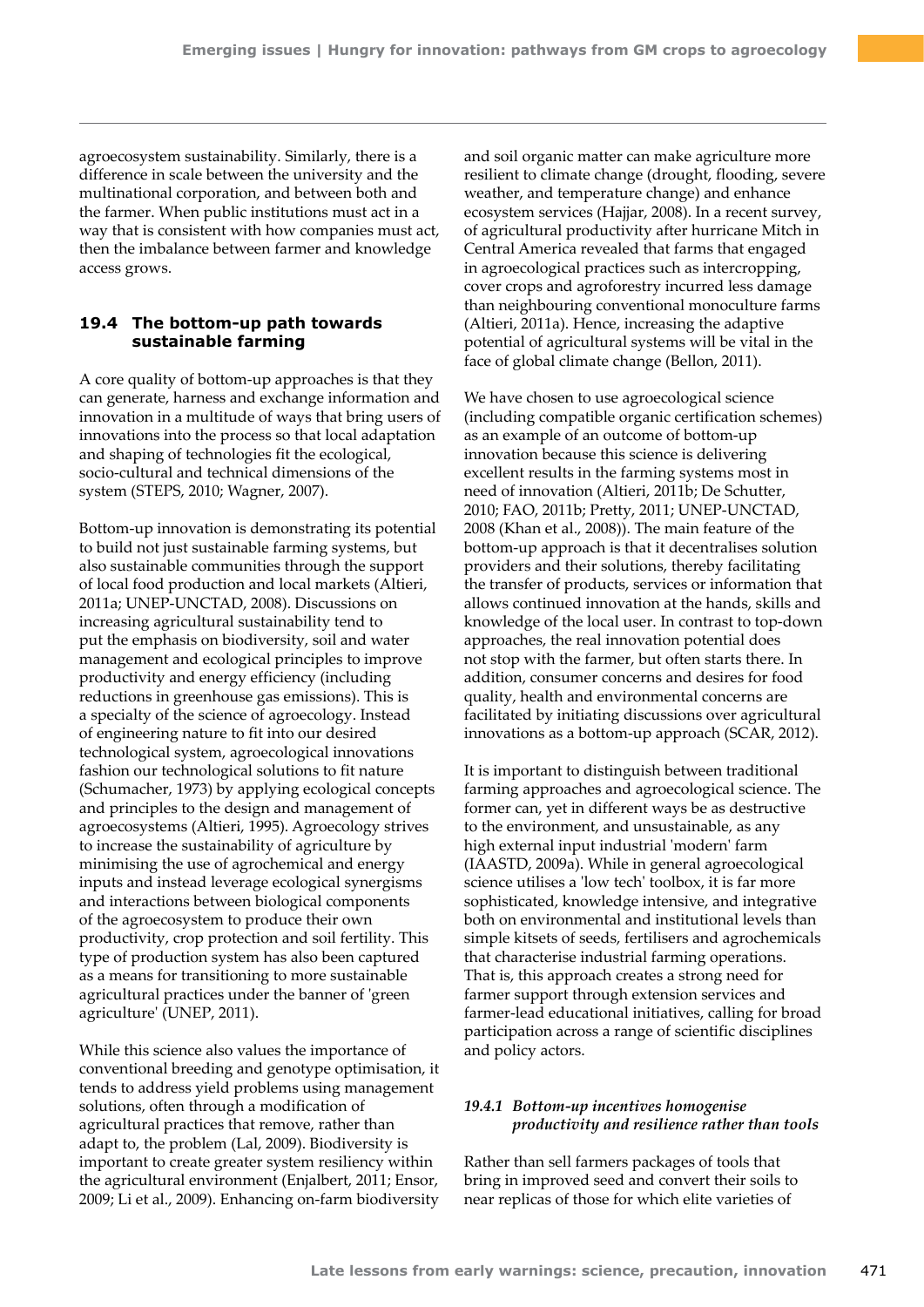plants have been optimised, agroecological science facilitates local development of soil conservation practices and supports farmer seed exchanges for breeding of local varieties or local elite varieties (Badstue, 2007; Jarvis et al., 2008). These practices support agrobiodiversity, which contributes to sustained productivity by creating resilience to unpredictable changes at the local level, such as to resource availability, or changes to climate, all the while making the farm less likely to attract pests (Bellon, 2011; Jarvis, 2000). Here the emphasis is on the farmer rather than the breeder, where they are different (Reynolds, 2006).

The focus on farmers is a viable alternative to the focus on genotypes. As the UN FAO have argued, '75 % of the additional food we need over the next decades could be met by bringing the production levels of the world's low-yield farmers up to 80 % of what high-yield farmers get from comparable land' (Molden, 2007). This suggests that the future of sustainable, low impact agriculture is one in which products and methods are developed at landscape rather than global or even national levels. In this way we agree that 'there is a need to invest in science and practice which gives farmers a combination of the best possible seeds and breeds and their management in local ecological contexts' (Pretty, 2011).

#### *19.4.2 Bottom-up innovations are participatory*

Bottom-up approaches often include participatory activities built on open collaborative models, with the aim to address problems that are relevant to the local ecological and sociocultural context through experimentation and education (Baldwin, 2011; Ceccarelli, 2006; Toomey, 1999; Witcombe, 1996). Even where the incentive systems are tuned towards generating IP, such as in plant breeding, the choice of relevant instrument can encourage ongoing innovation through participatory innovation development.

For example, legal instruments such as patent-like PVP and patents restrict farmer use of this legally protected germplasm from breeder innovation unless they negotiate permission for use from the license holder. Poor and subsistence farmers who may most benefit from their own local innovation are unlikely to have access to either public or private patent holders who reside in urban centres far away, often out of country (Howard, 2009). In contrast, PVPs which recognise breeder's rights allow farmers and others to continue development including making locally adapted varieties for sale

or for exchange (Figure 19.3). PVP allows a wave of innovation to extend from an initial variety and contributes to the speed of technology transfer within an institutional context that supports agricultural sustainability (Gyawali, 2007; Steinberg, 2001). Thus breeding innovation that is centrally controlled by contracts between the license holder and selected breeders can bottleneck technology transfer. This phenomenon has been associated with the 'yield gap' experienced by GM varieties because of the use of patents to control these products (Fernandez-Cornejo, 2006).

The knowledge required to select and save seed, and the infrastructure for exchanges, are also social resources that if (or when) lost may be difficult to re-establish (Howard, 2009). In a future of climate change, decentralisation of public breeding and in situ conservation are likely to be fundamental to the survival of billions of people (Bellon, 2011; Ceccarelli, 2006; McIntyre, 2011).

'Farmers (including pastoralists and agro-pastoralists) should not simply be seen as maximisers of food and agricultural commodity production, but also as managers of the food and agricultural commodity-producing eco-systems' (Hoffman, 2011). That role requires farmers to have freedom to innovate as well as the confidence of governments in the value of that innovation.

Participatory research that leads to new innovations in agriculture often starts from a point of co-inquiry, whereby farmers and scientist work as partners and bring their own, complementary knowledge, experience and insights to developing innovations that are relevant to the needs of farmers. That is, participatory research treats farmers as experts with their own scientific knowledge and experience that is complementary to more formalised training expertise. In participatory breeding initiatives, traits of value to local farmers might be identified and often are different than those valued by national and international breeders: 'Professional breeders, often working in relative isolation from farmers, have sometimes been unaware of the multitude of preferences — beyond yield, and resistance to diseases and pests — of their target farmers. Ease of harvest and storage, taste and cooking qualities, how fast a crop matures, and the suitability of crop residues as livestock feed are just a few of the dozens of plant traits of interest to small-scale farmers…' (Toomey, 1999).

Another example of participatory innovation models, the farmer field schools, have been instrumental in designing new ways to decrease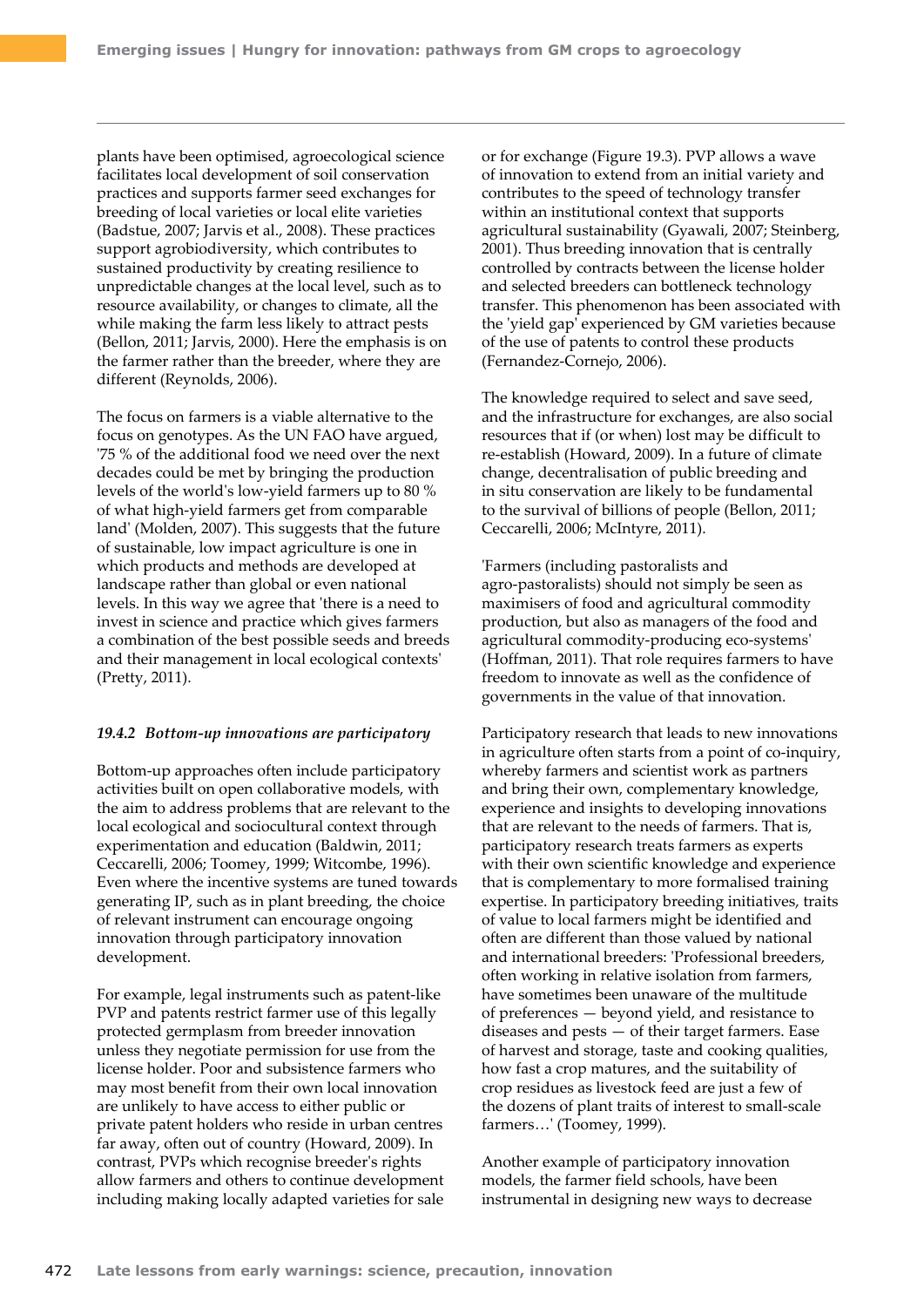



**Note:** When farmers and breeders can continue to innovate on seed or propagule stock, the benefits of elite varieties are more quickly adapted to local conditions and other desirable traits and may inspire new breeder income. Consider seed with a novel genotype (purple star) being sold to farmers who find a variety of phenotypes after planting (pink, yellow, orange circles) due to local gene x environment interactions. Some of these new phenotypes may be desirable and could inspire the farmer or professional breeder to capture the new variety for ongoing sale. Other farmers may wish to return to the original seed stock (purple stars to the left). The new varieties may be purchased by other farmers or the same farmer and additional breeding may bring new and some desirable traits (blue, brown, blue, green and black circles).

insecticide use in studies from Indonesia, Bangladesh and Vietnam, and increases in crop yield in China, India and Pakistan (Van den Berg, 2007). These programmes teach farmers how to problem solve and experiment independently through interactive learning, which will help adapt technologies to their specific environmental and management needs (Vasquez-Caicedo, 2000).

## *19.4.3 Bottom-up approaches deliver the right kind of innovation to the right kind of users*

Agroecological bottom-up innovations are relevant and work. By focusing on locally adapted and developed integrative innovation over remotely developed standardised innovation they can help

create sustainable farming systems that deliver more food, nutrition and wealth to the farmers and their communities that are needed to feed the world. There is mounting evidence that the scale-up of these approaches may offer, beyond improvements to crop productivity, enhanced environmental benefits, e.g. reductions in chemical inputs and soil erosion, improved water conservation and soil organic matter content, and higher levels of biodiversity (Pimentel, 2005). Further, bottom-up approaches offer a means to tackle issues related to land degradation to restore soil fertility (de Jager, 2005).

The world's largest meta analysis comparing science-lead industrial and agroecological (organic) farming systems found that the latter could match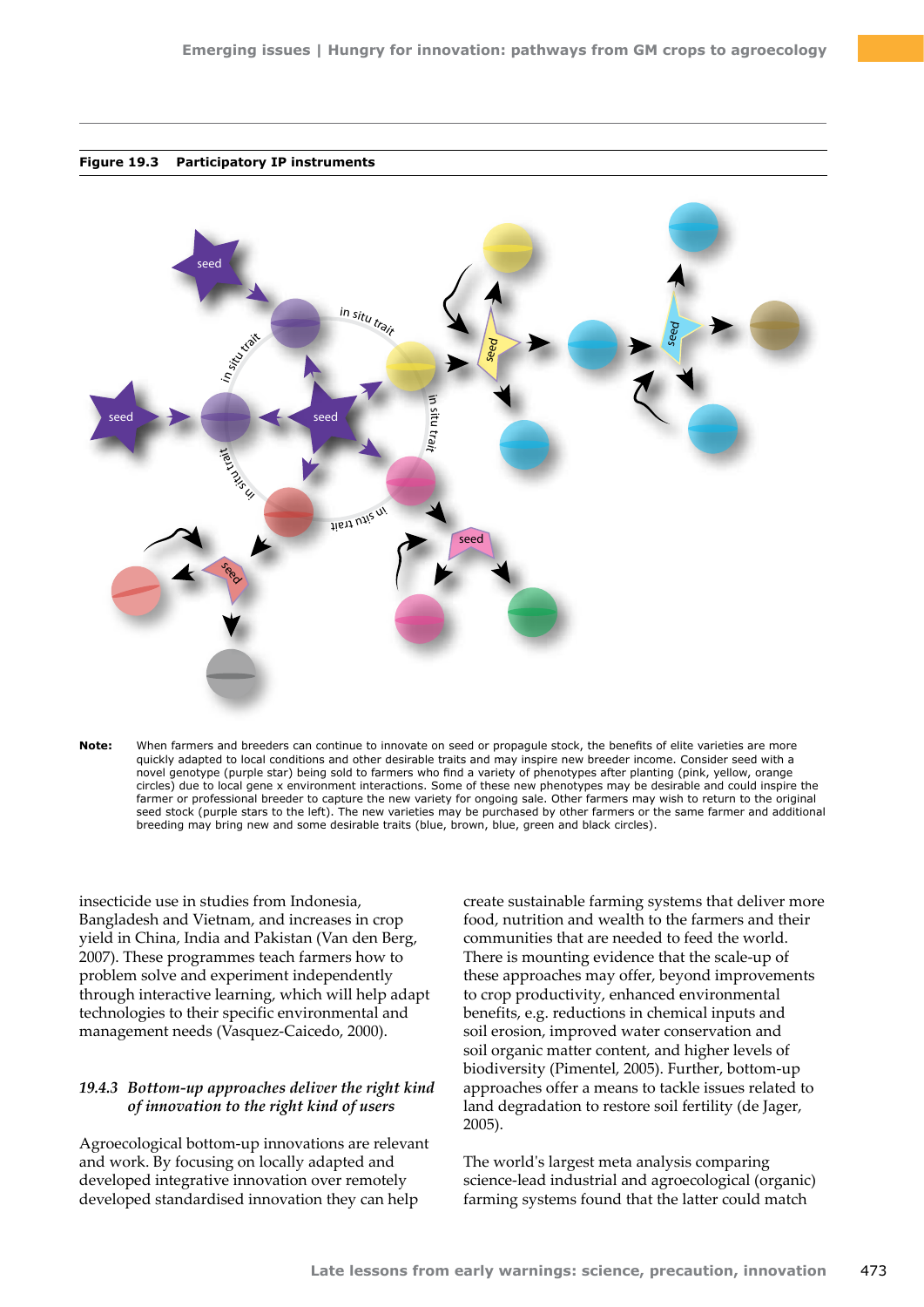the former in the common metric of yield (Badgley, 2007). Critically, this intensification of farming systems through agroecological science achieved the same or superior yields with a concomitant reduction of external inputs, including a much lower dependence on agrichemicals and fossil fuel-derived fertilisers. Finally, this study also provided evidence to suggest that mature agroecological conversions (those in excess of five years old) consistently out produced industrial operations. This study exposed the reason for other studies reporting that agroecological farms are less productive: it takes about five years of intensive work to rehabilitate soils converted from traditional or industrial farming management to agroecological and past studies lumped young and mature conversions together.

International projects to initiate organic and sustainable agriculture have shown excellent overall results. UNEP-UNCTAD reported an average crop yield increase of 116% for organic and near-organic projects involving more than 1.9 million African farmers on roughly 2 million hectares of cultivated land within the 114 cases analysed. The benefits were not just in yield improvements in natural, social and economic capital associated within these farming systems led to an array of benefits that have increased food security. The report authors concluded: 'Organic agriculture can increase agricultural productivity and can raise incomes with low-cost, locally available and appropriate technologies, without causing environmental damage. Furthermore, evidence shows that organic agriculture can build up natural resources, strengthen communities and improve human capacity, thus improving food security by addressing many different causal factors simultaneously' (UNEP-UNCTAD, 2008), and can be more economically profitable than conventional farming (Edwards, 2008; Nemes, 2009).

Another synthesis study investigated the increases in productivity since the implementation of 286 sustainable agriculture initiatives from the FAO, which covered 37 million hectares in 57 countries (Pretty, 2008). They found increased productivity on 12.6 million farms with an average crop increase of 79 %, and a rise in key environmental services.

A commissioned report from the Foresight Global Food and Farming Futures Project of the UK government (Foresight, 2011) appraised 40 sustainable intensification projects developed in the 2000s, from 20 countries in Africa. The projects were developed based on a range of bottom-up approaches to agriculture, including participatory

plant breeding, integrated pest management, agro-forestry and agroecological soil conservation measures. The results speak for themselves: by 2010 the projects had led to a range of documented benefits and improvements to 12.75 million hectares for the 10.39 million farmers and their families, including a doubling of crop yields, on average (2.13-fold increase) spanning a 3–10 year period (Pretty, 2011).

Results from bottom-up approaches are also evidenced in the global North. In Wisconsin, USA, a 12-year study on productivity of organic vs. conventional cropping systems found that diverse, low-input systems can be as productive per unit of land as that of conventional ones (Posner, 2009). A 30-year study by the Rodale Institute in the US compared organic and conventional agricultural methods and found yields, economic viability, energy efficiency and human health indexes improved with organic farming (Rodale, 2011).

Scaling up these successes will require policies that stimulate investment into key sectors that support bottom-up approaches. In one modeling study (UNEP, 2011), the outcomes of targeted 'green' investments over a 40 year period are compared to the same amount of financial investment into conventional and traditional 'business as usual' agriculture of today. Overall, the green investments lead to numerous comparative benefits, including increased yield, soil quality, greater water efficiency and land use, increased GDP growth and employment, and reduced  $CO_2$  emissions and energy consumption. Therefore the potential scale-up for agroecological based bottom-up approaches appear to be immense.

## **19.5 Case example: Contrasting top-down and bottom-up innovation solutions to water stress**

Consider the anticipated application of top-down innovation to address the challenges of agricultural water stress. Agriculture is already the largest user of water among human activities and lack of access to water is an increasing problem (Hoffman, 2011; Marris, 2008). Climate change is expected to further exacerbate the problem (Schiermeier, 2008). The most likely top-down product for addressing this problem will be genotypic changes to germplasm to enhance traits that confer drought tolerance. Already progress is being made in some crops through classical breeding (CIMMYT, 2012; Heinemann, 2009), especially augmented through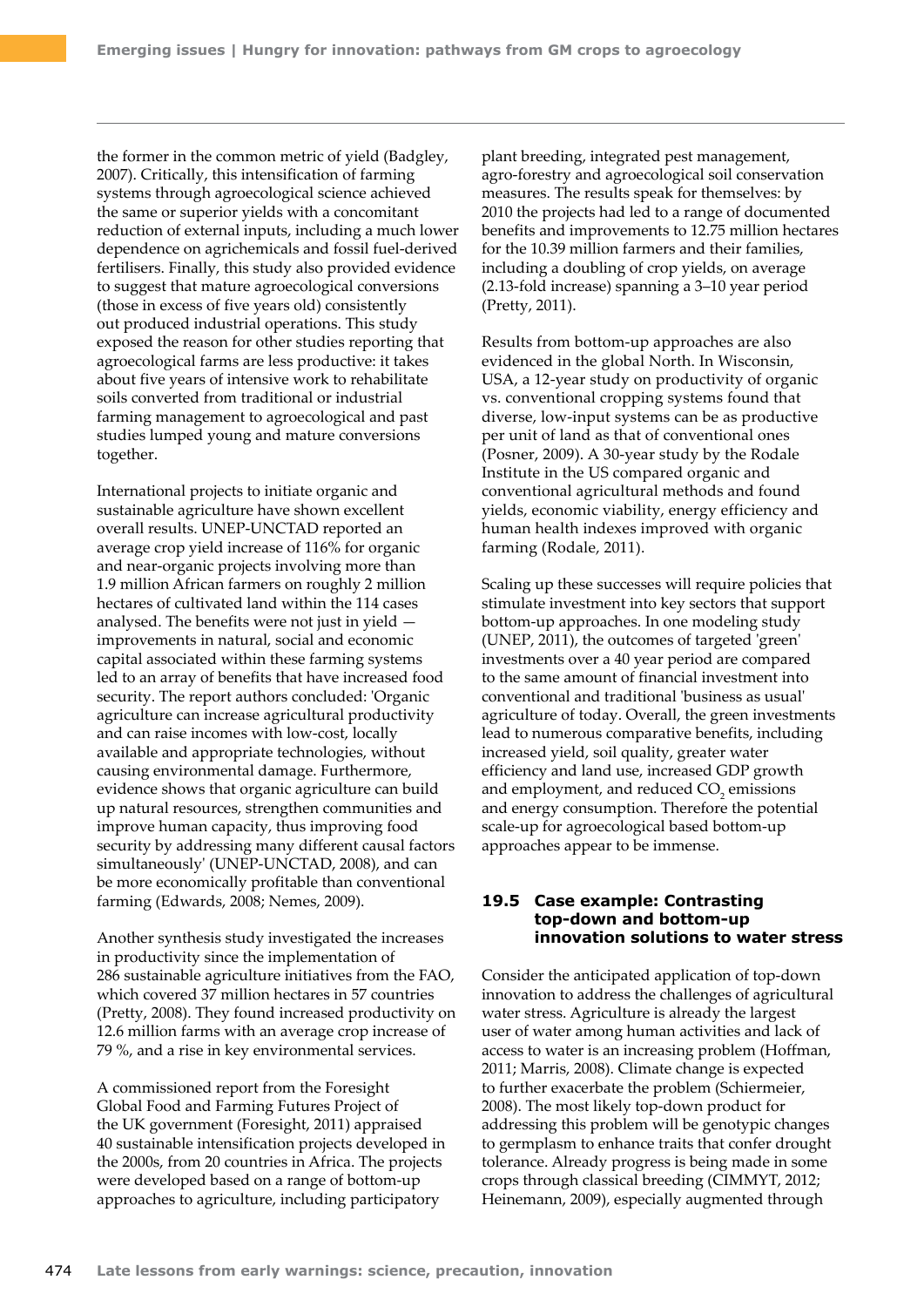marker-assisted selection (6 ). Yet similar genotypic approaches using genetic engineering have not been as successful. As drought tolerance depends on the action of multiple genes, drought tolerant varieties require changes in multiple genes all at once, rather than adding genes singularly (as with genetic engineering). Developing adapted varieties will require more responsive breeding and development than can be offered through the extensive process for creating a commercially viable genetically engineered drought tolerant product (Gurian-Sherman, 2009; Heinemann, 2008a, in press). Further, plants with ever more extreme adaptation of genotypes will likely continue to exacerbate the depletion of the water table. Nevertheless, any seed (or propagule)-based product that is better adapted to drought stress would be amenable to prevailing IP instruments such as plant variety protection (PVP), patent-like plant variety protection, or patents and therefore it is no surprise that genotype innovation receives so much emphasis, especially from industry.

In contrast, bottom-up environmentally based management solutions, some of which have been in practice for decades, tend to raise latent water levels and retention capacities in soil as well as improve the genetics of crop plants (Heinemann, 2008a; Lotter, 2003; Pimentel, 2005; Scialabba, 2007). Environmental management using locally-adapted drought tolerant varieties, cover crops, polycropping, rotating in fallow years, compost and soil conservation to raise organic matter levels, agroforestry and building small dams all raise water levels (Altieri, 2002; Lal, 2006). The resiliency of this kind of system is equally affected: In fact, it may not be possible to feed the world in 2050 unless soil quality and water retention capacity are raised regardless of how efficient plants can become at extracting water (Hoffman, 2011). 'If soils are not restored, crops will fail even if rains do not; hunger will perpetuate even with emphasis on biotechnology and genetically modified crops' (Lal, 2008). Many of these improvements would be considered innovations by our bottom-up definition (Kiers, 2008), but by their nature could not be easily described or protected by patents or similar IP instruments in order to facilitate the knowledge transfer to the commercial sector, and thus are not innovations in the currently practiced top-down model. By following the top-down approach, the private sector will offer solutions to a problem that either possibly cannot be solved using technologies

that are described under prevailing IP instruments or which will only shift the problem in time or space, addicting us to finding and producing even more extreme genotypes through genetic modification.

# **19.6 Conclusions**

We have attempted to contrast two pathways to innovation and their relative opportunities and costs for agricultural development. We find limitations to top-down innovation because of largely productivist objectives. These tend to shut down rather than open up innovation and options, particularly those for addressing social welfare issues. Further, science and its role as a public good become conditioned within certain notions of progress (Callo, 1994). This framework will only continue to create technological lock-ins and path dependence to specific research choices at the expense of others (Stirling, 2007).

We find that both top-down and bottom-up approaches will have their roles to play, but getting them in the right mix, order and framing is critical to ensure their benefits and risks are more evenly distributed if we are to produce the kinds of innovations capable of achieving the Millennium Development Goals. This will require rebalancing innovation towards the public good, further requiring that innovation frameworks focus not only on scientific and technological developments, but also on the interlinked institutional, organisational and social changes. In terms of agriculture, taking these issues seriously means operationalising the outcomes from the IAASTD (2009a) and SCAR (2012) reports. The recent recommendations on research, innovation and agricultural knowledge coming from the European Commission's Standing Committee on Agricultural Research (SCAR) call for 'increased support be provided for research on the economic and social dimensions of these new technologies and farming practices. Approaches that promise building blocks towards low-input high-output systems, integrate historical knowledge and agro ecological principles that use nature's capacity should receive the highest priority for funding' (SCAR, 2012). To achieve this, a public sector free from political incentives for top-down innovation is an essential capacity. However, the small business and the farmer, while still private sector and benefiting from proprietary knowledge, will be an essential source of creativity, problem solving and income for their communities.

<sup>(6)</sup> Marker-assisted selection is a breeding technique that uses biotechnological tools to concentrate particular traits within the existing plant by traditional breeding. This allows for a more efficient breeding process for achieving varieties with specific traits of interest. It does not involve the use of in vitro modified nucleic acids as with genetic engineering.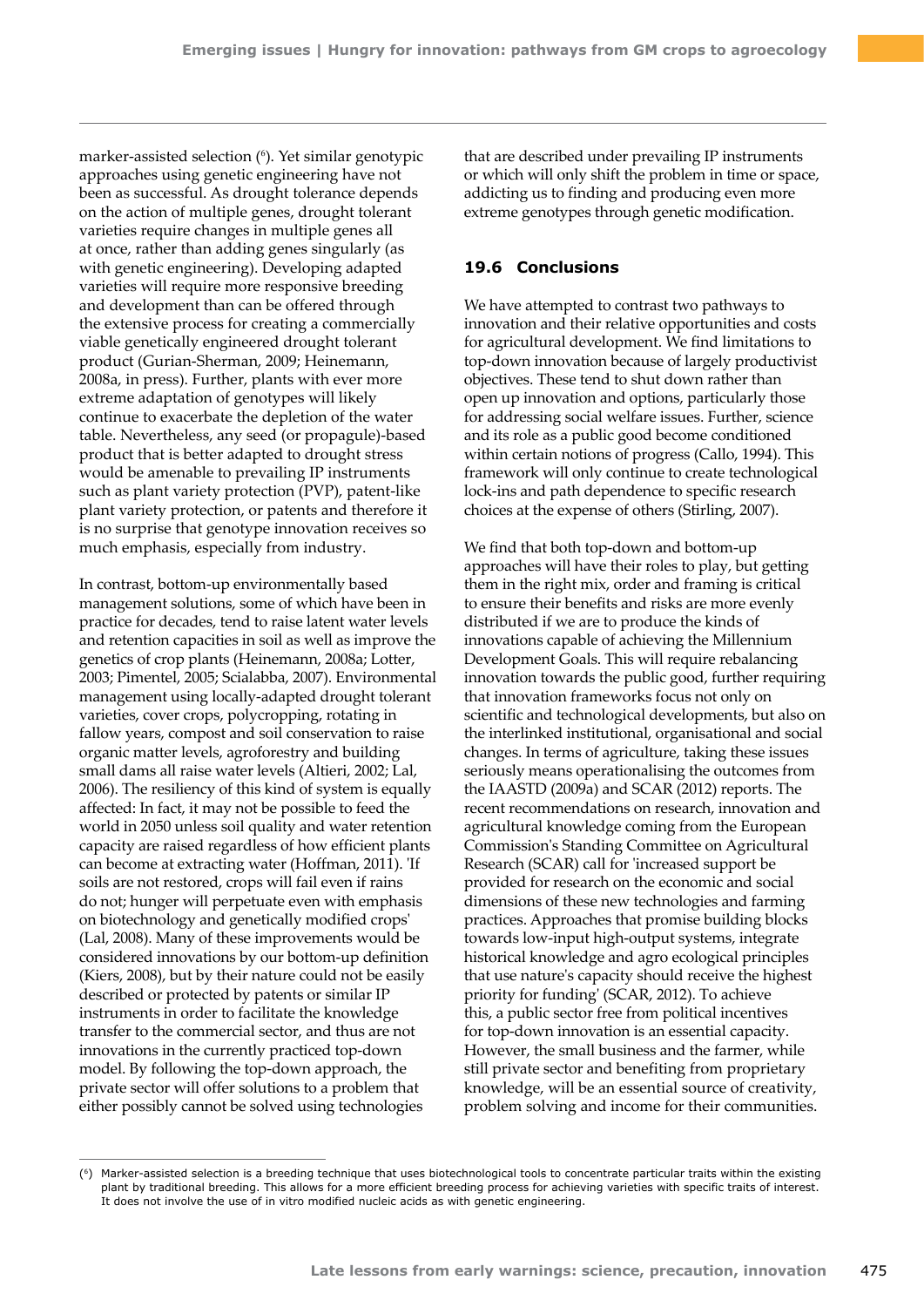Further, scientists are not passive members of the scientific enterprise, but a powerful force from within that influences the techno-sciences and the options available to society to benefit from scientific research. The modern techno-science culture took shape just after WWII in an unusual convergence of thinking across the East-West geopolitical divide. Nuclear power in the United States and space travel in the Soviet Union become exemplars of a new form of conceiving and doing science, and witness a deep transformation in its ethos and political economy. The convergence of internal culture, economic and political power was and is an irresistible force. Scientists today cannot shirk from their role and their responsibility on how science is done and governed, as practitioners and frequently as participants, entrepreneurs and citizens.

Lastly, top-down innovations will be most effective when scientific knowledge from specialised fields within biology, chemistry, ecology, genetics, soil microbiology, etc. converge with bottom-up approaches to innovate locally optimised solutions. In this way, the benefits of advanced scientific knowledge will naturally become be much more diverse and widely distributed.

We have made the case that the future of agriculture and global food security is one that requires a truly long-term vision, attendant to the environmental and social costs of production, and with an emphasis on the small and subsistence farmer. Long term, there will be enough food if agriculture both intensifies and remains local. We have found that if the bottom-up approach is followed, the transfer of knowledge and further innovation potential is augmented, and success far more likely, than the outcomes witnessed to date from the prevailing top-down approach, where the innovation potential downstream is severely limited. Conversely, the proceeds of bottom-up innovation disproportionately flow to adopters rather than the providers. By their very distributive and participatory nature, bottom-up innovation strategies do not tend to concentrate power, financial or political, into providers which otherwise are easily displaced by wealthier and more powerful champions of top-down policies.

If the policy demands on agriculture are reasonably expanded to include delivery of culturally and nutritionally diverse foods, produced locally by those most in need, and which serve as a path out of poverty and malnutrition, then the bottom-up innovation models are the responsible innovation models, and require investment and support (De Schutter, 2011).

On the one hand, we have explored a path directed by top-down innovation models. As a type of black-box technology that is protected by particularly restrictive IP instruments (patents and patent-like PVPs), so-called 'biotech' crops (GM and similar) and their co-technologies are expensive to buy, destroy local seed savings and exchange practices, and prevent further farmer tinkering and improvement of innovations. When working as advertised, we find that top-down innovation as promoted by the large market economies, directed at advancements in agriculture (which ironically is maintained by extra-market subsidies), undermines the stated national and international goals of poverty reduction, sustainability, and increases food insecurity. They contribute to a feedback loop that continues to concentrate wealth and power into a smaller number of companies and large farms (Botta, 2011; Spielman, 2007; USDA, 2009; World Bank, 2007). Top-down providers are invariably attracted to the largest markets (real or subsidised), the most uniform agroecosystems, and the highest volume farmer. They therefore will always serve last those who are foremost needed to feed the world in the future: the presently small and subsistence farmer on < 2 hectare plots of land where highly diverse and intermixed crops and livestock production work best to meet local needs.

On the other hand, bottom-up approaches emphasise the contextual role of innovation, even when the product is technology (van den Hove, 2012). Bottom-up innovation is the kind that provides useful tools, methods and knowledge that can be adapted to and by the farmer and farming system. Products that depend on ecosystem, cultural and financial homogenisation damage biodiversity and ecosystems, but also cultural identities as they eliminate the need for local knowledge (in the short term) and shift communities away from traditional foods and ethnobiological knowledge. Obstacles to taking bottom-up approaches need to be addressed and overcome by policy makers seeking to create a sustainable agricultural system (De Schutter, 2009, 2011).

If there is a solution to the global mal-distribution of access to sufficient quantities of nutritious foods, how do we find it? In the process, how do we build agriculture into a pathway out of poverty without also raising greenhouse gasses and increasing soil erosion? How can we support agricultural systems that are resilient and sustainable? A commitment and investment of public resources as incentives to promote strategies for agricultural and ecological sustainability will require a radical shift on how we think about and perform innovations in the future,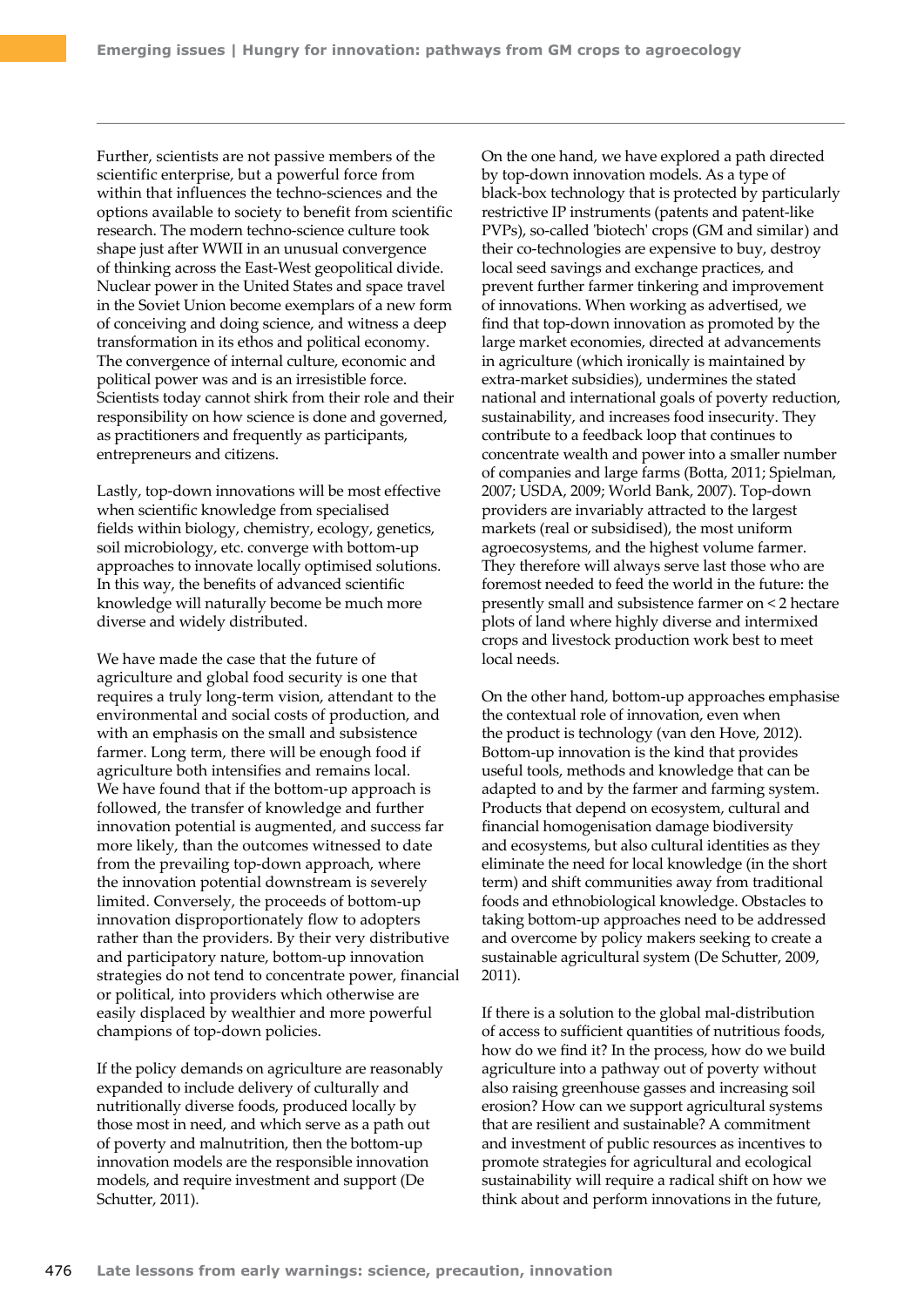where 'business as usual' in agriculture is no longer an option. As Einstein said, 'The solution will not come the same kind of thinking that created the problem'…

Innovations in agricultural food production have been deeply part of the human experience for over 10 000 years. They will continue to be central to how we feed the world. The agricultural innovations of the future will have to be more 'hands on' and local if we are to meet our goals of food security, poverty alleviation and environmental sustainability (Benessia, 2012). For as long as the problems needing products are framed as technological rather than social, behavioural or political, then innovation will be directed toward technological products (van den Hove, 2012). The technological 'solutions' are often just responding to symptoms of the underlying cause of existing socio-ecological solutions. As the late Nobel Laureate Joshua Lederberg said: 'Our imperfect solutions aggravate every problem.' (Lederberg, 1970).

We find the '3D Agenda' of the STEPS Centre (2010), cognisant of the ways which the directions, distribution and diversity of innovations affect their use, to be a compelling model for the future thinking of innovation in agricultural development.

As we have discussed, where the directions of innovation that follow top-down approaches highly specialised, centralised and capital intensive — tend to shape innovation towards technological lock-ins. Economic and political forces that promote these innovation trajectories then become hard to reverse, or crowd out alternative approaches, such as agroecology. In contrast, bottom-up approaches facilitate participation of the user to shape the directions that innovation will take. The innovation direction further moulds the potential distribution of benefits, costs and hazards brought by the adoption of the innovation pathway. Often top down approaches leverage legal instruments of knowledge control that close down access to knowledge or further innovation, defines who indeed innovation is for, who can access it, based on who can afford to pay for it. An important consequence here is that top-down approaches marginalise those for whom innovations are more critically needed to increase the productivity and sustainability of agriculture. Lastly, these two aspects of innovation — direction and distribution — further determine the diversity of innovation possible, not only the scientific and technical aspects of innovation, but the social, organisational and innovations that support it. Diversity in innovation buffers against lock-ins and creates the potential for local adaptation within the

ecological and economic contexts for which they are designed. This means a more integrative focus of the agroecosystem, beyond the genotype approaches towards augmenting biodiversity within agroenvironments to develop sustainable and resilient agroenvironments as protection against future uncertainties.

## **19.7 Lessons learned**

In 1961, outgoing President of the US Dwight D. Eisenhower warned society to be vigilant of the large, concentrated interests in technology when he said: 'The prospect of domination of the nation's scholars by Federal employment, project allocations, and the power of money is ever present — and is gravely to be regarded. Yet, in holding scientific research and discovery in respect, as we should, we must also be alert to the equal and opposite danger that public policy could itself become the captive of a scientific technological elite' (Wikisource, 2012).

The early warning, or perhaps late lesson, to be heeded here is that if one follows the top-down, usually technologically oriented, approaches to innovation,the desired outcomes for addressing food insecurity will not be achieved. Top-down approaches will most likely fail to deliver on the large promises of food security and alleviation of poverty, mainly because these approaches contribute to a feedback cycle that concentrates resources, knowledge, and influence as witnessed in the seed and agrichemicals sector (Adi, 2006; De Schutter, 2009; Fernandez-Cornejo, 2006; Howard, 2009). Through this power, top-down providers can artificially homogenise both the conception of the problem to be solved and the solutions — such as GM crop plants — they propose. All too often questioning the *rationality* of the approach gets lost in the background of the unquestioning discussion over the *use* of the approach (Pavone, 2011 and see discussion in Boxes 19.1 an 19.2). Perhaps greater reflection and social deliberation into why and for whom agricultural innovations should be produced is needed if we are truly going to follow more sustainable pathways in the production of food and fibre.

In the path ahead, societies will have to make more conscientious choices of how to define and shape innovation to produce solutions that are appropriate for meeting global challenges related to agriculture. Bottom-up approaches are proving capable of getting sustainable, participatory and locally adapted solutions into the hands of those that need them most (Altieri, 2011a;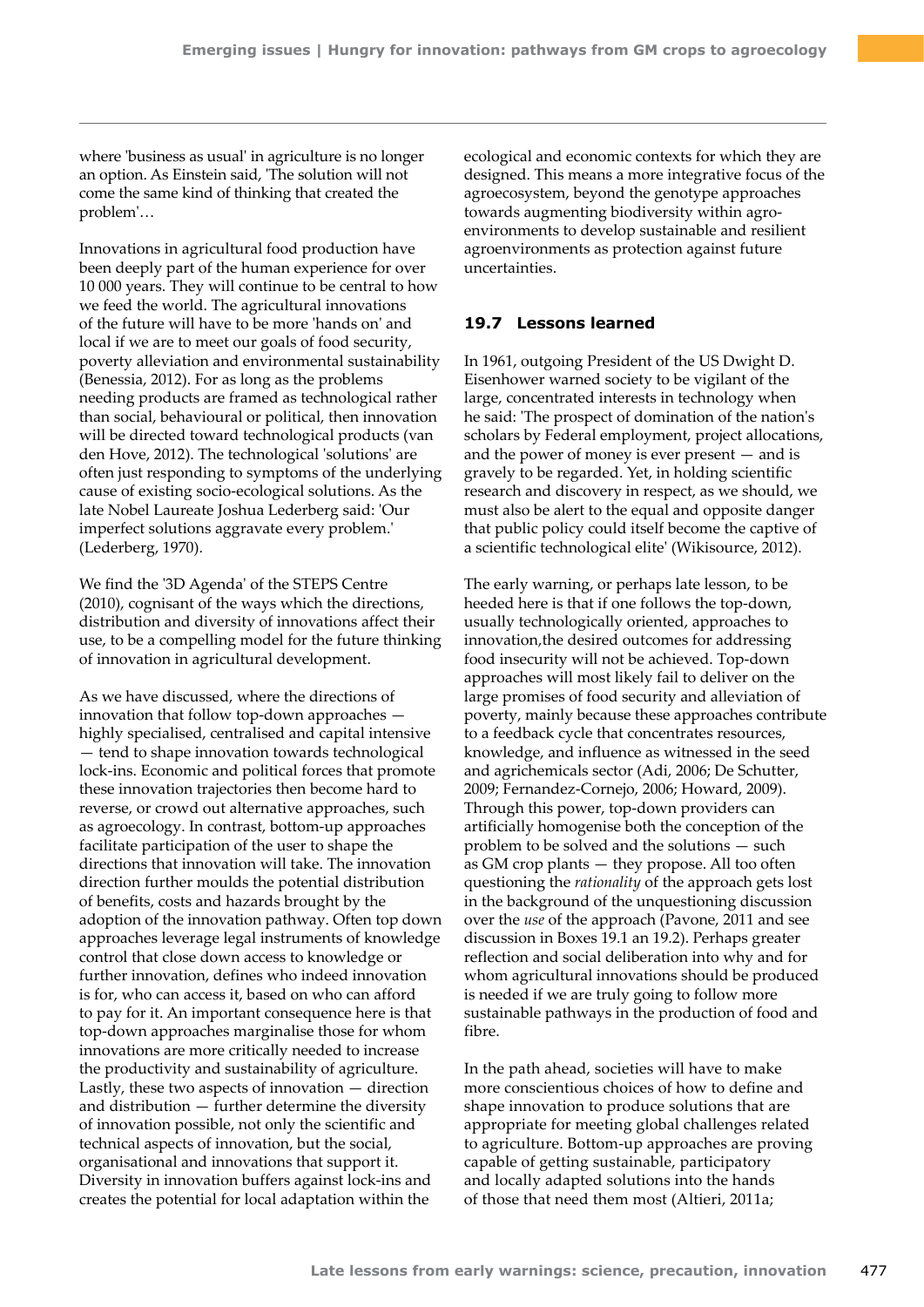De Schutter, 2011), but are incapable of flourishing where invention is limited to what can be easily described by prevailing IP instruments. Change the directions, distribution and diversity of innovation, and you change the world.

## **References**

Adi, B., 2006, 'Intellectual property rights in biotechnology and the fate of poor farmers' agriculture', *The Journal of World Intellectual Property*, (9/1) 91–112.

AHTEG, 2012, *Guidance on Risk Assessment of Living Modified Organisms*, UNEP — Conference on Biological Diversity.

Altieri, M.A., 1995, Agroecology: The Science of Sustainable Agriculture, Boulder: Westview Press. Altieri, M.A., 2002, 'Agroecology: the science of natural resource management for poor farmers in marginal environments', *Ag. Ecosys. Environ.*, (93) 1–24.

Altieri, M.A. and Toledo, V.M., 2011a, 'The agroecological revolution in Latin America: rescuing nature, ensuring food sovereignty and empowering peasants', *Journal of Peasant Studies*, (38/3) 587–612.

Altieri, M.A., Funes-Monzote, F.R. and Petersen, P., 2011b, 'Agroecologically efficient agricultural systems for smallholder farmers: contributions to food sovereignty', *Agronomy for Sustainable Development*, (32/1) 1–13.

Anderson, R., 2010, 'Rotation Design: A Critical Factor for Sustainable Crop Production in a Semiarid Climate: A Review.' In *Organic Farming, Pest Control and Remediation of Soil Pollutants, Sustainable Agriculture Reviews 1*, edited by Lichtfouse, E., pp. 107–121: Springer.

Antoniou, M., Robinson, C. and Fagan, J., 2012, *GMO Myths and Truths: An evidence-based examination of the claims made for the safety and efficacy of genetically modified crops*', p. 123, Earth Open Source.

Aslaksen, I., Natvig, B., and Nordal, I., 2006, 'Environmental Risk and the Precautionary Principle: 'Late Lessons from Early Warnings' Applied to Genetically Modified Plants', *Journal of Risk Research*, (9/3) 205–224.

Badgley, C., Moghtader, J., Quintero, E., Zakem, E., Chappell, M.J., Avilés-Vázquez, K., Samulon, A. and Perfecto, I., 2007, 'Organic agriculture and the global food supply', *Renewable Agriculture and Food Systems*, (22) 86–108.

Badstue, L.B., Bellon, M.R., Berthaud, J., Ramírez, A., Flores, D., Juárez, X., 2007, 'The Dynamics of Farmers' Maize Seed Supply Practices in the Central Valleys of Oaxaca, Mexico', World Development, (35/9) 1 579–1 593.

Baldwin, C. and von Hippel, E., 2011, 'Modeling a Paradigm Shift: From Producer Innovation to User and Open Collaborative Innovation', *Organization Science*, (22/6) 1 399–1 417.

Barlett, D.L. and Steele, J.B., 2008, 'Monsanto's harvest of fear', Vanity Fair May.

Bellon, M.R., Hodson, D. and Hellin, J., 2011, 'Assessing the vulnerability of traditional maize seed systems in Mexico to climate change', *Proceedings of the National Academy of Sciences of the United States of America*, (108/33) 13 432–13 437.

Benbrook, C., 2012, 'Impacts of genetically engineered crops on pesticide use in the U.S. — the first sixteen years', *Environmental Sciences Europe,* (24/1) 24.

Benessia, A., Funtowicz, S., Bradshaw, G., Ferri, F., Raez-Luna, E.F. and Medina, C.P., 2012, 'Hybridizing sustainability: toward a new praxis for the present human predicament', *Sustainability Science*, (7/1) 75–89.

Binimelis, R., Pengue, W. and Monterroso, I., 2009, '"Transgenic treadmill": Responses to the emergence and spread of glyphosate-resistant johnsongrass in Argentina', *Geoforum*, (40/4) 623–633.

Bøhn, T., Primicerio, R., Hessen, D.O. and Traavik, T., 2008, 'Reduced fitness of Daphnia magna fed a Bt-transgenic maize variety', *Archives of environmental contamination and toxicology*, (55/4) 584–592.

Boody, G., Vondracek B., Andow D.A., Krinke M., Westra J., Zimmerman J. and Welle P., 2005, 'Multifunctional agriculture in the United States', *BioScienceq*., (55) 27–38.

Borowiak, C., 2004, 'Farmers' rights: intellectual property regimes and the struggle over seeds', *Politics & Society*, (32) 511–543.

Botta, G.F., 2011, 'A Research of the Environmental and Social Effects of the Adoption of Biotechnological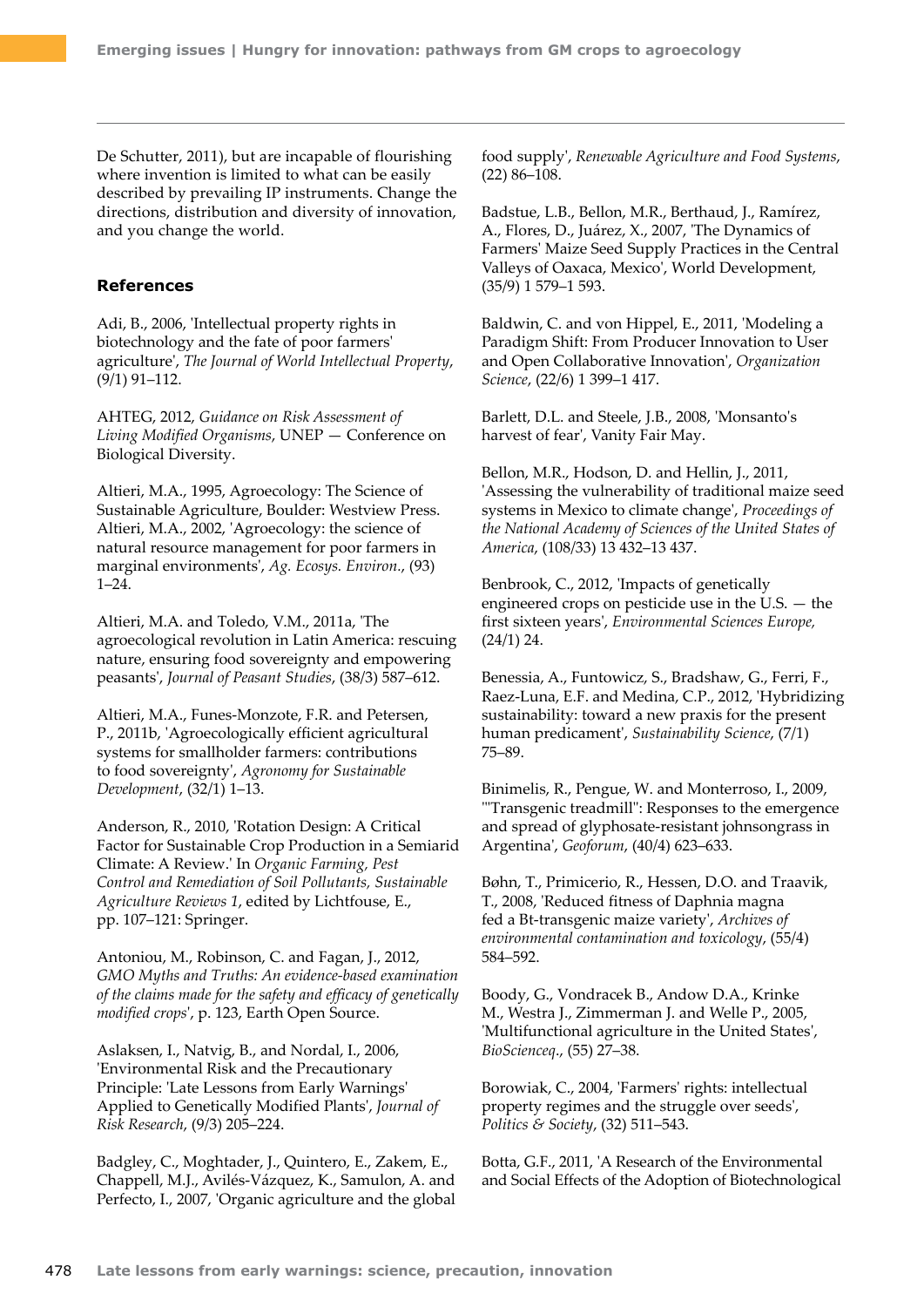Practices for Soybean Cultivation in Argentina', *American Journal of Plant Sciences*, (02/03) 359–369.

Brosi, B.J. and Biber, E.G., 2009, 'Statistical inference, Type II error, and decision making under the US Endangered Species Act', *Frontiers in Ecology and the Environment*, (7/9) 487–494.

Callon, M. and Bowker, G., 1994, 'Is Science a Public Good?' *Science, Technology & Human Values*, (19/4) 395–424.

Ceccarelli, S. and Grando, S., 2006, 'Decentralizedparticipatory plant breeding: an example of demand driven research', *Euphytica*, (155/3) 349–360.

CIMMYT, 2012, http://dtma.cimmyt.org/index.php/ about/background (accessed 12 January, 2012).

Cook, S.M., Khan, Z.R., and Pickett, J.A., 2006, 'The Use of Push-Pull Strategies in Integrated Pest Management', *Annu. Rev. Entomol*.

Davis, V.M., Gibson, K.D., Bauman, T.T., Weller, S.C. and Johnson, W.G., 2007, 'Influence of Weed Management Practices and Crop Rotation on Glyphosate-Resistant Horseweed Population Dynamics and Crop Yield', *Weed Science*, (55/5) 508– 516.

de Jager, A., 2005, 'Participatory technology, policy and institutional development to address soil fertility degradation in Africa', *Land Use Policy*, (22/1) 57–66.

De Schutter, O., 2009, Seed policies and the right to food: Enhancing agrobiodiversity, encouraging innovation, pp. 30, United Nations.

De Schutter, O., 2010, *Report submitted by the Special Rapporteur on the right to food*, pp. 21, United Nations. De Schutter, O., 2011, The World Trade Organization and the Post-Global Food Crisis Agenda, pp. 20, United Nations.

Delborne, J., 2008, 'Transgenes and Transgressions: Scientific dissent as heterogeous practice', *Social Studies of Science*, (38/4) 509–541.

Delmer, D.P. 2005, 'Agriculture in the developing world: Connecting innovations in plant research to downstream applications', *Proceedings of the National Academy of Sciences of the United States of America*, (102/44) 15 739–15 746.

Diels, J., Mario, C., Manaia, C., Sabugosa-Madeira, B., Silva, M., 2011, 'Association of financial or

professional conflict of interest to research outcomes on health risks or nutritional assessment studies of genetically modified products', *Food Policy*, (36/2) 197–203.

Dolezel, M., Miklau, M., Eckerstorfer, M., Hilbeck, A., Heissenberger, A. and Gaugitsch, H., 2009, 'Standardising the Environmental Risk Assessment of Genetically Modified Plants in the EU' pp. 295.

Drucker, S. M., 2012, *Altered Genes, Twisted Truth: How the Venture to Genetically Engineer Our Food Has Subverted Science, Corrupted Government, and Systematically Deceived the Public (Part One),* Clear River Press, Fairfield, IA.

Duke, S.O. and Cerdeira, A.L., 2005, 'Potential environmental impacts of herbicideresistant', *Collection of Biosafety Reviews*, (2) 66–143.

Duke, S.O. and Powles, S.B., 2008, 'Glyphosate: a once-in-a-century herbicide', *Pest management science*, (64/4) 319–325.

EC, 2011, 'Innovation Union',<http://ec.europa>. eu/innovation-union/index\_en.cfm (accessed 15 September, 2011).

Editor, 1999, 'Health risks of genetically modified foods', *Lancet*, (353/1811).

Editor, 2010, 'How to feed a hungry world', *Nature*, (466) 531–532.

Edwards, S., Asmelash A., Araya, H. and Egziabher, T.B.G., 2008, *The Impact of Compost Use on Crop Yields in Tigray, Ethiopia, 2000-2006 inclusive*, pp. 23, Third World Network, Kuala Lumpur.

Enjalbert, J. D., Dawson, J.C., Paillard, S., Rhone, B., Rousselle, Y., Thomas, M, Goldringer, I., 2011, 'Dynamic management of crop diversity: From an experimental approach to on-farm conservation', *Comptes Rendus Biologies,* (334/5) 458–468.

Ensor, J., 2009, *Biodiverse agriculture for a changing climate,* Practical Action Publishing, Rugby, United Kingdom.

EU-Council, 2011, 'Conclusions of the European Council (4 February 2011)', p. 15. Brussels.

EU-SCAR, 2011, 'Sustainable food consumption and production in a resource-constrained world — 3rd SCAR Foresight Exercise', pp. 150. Brussels: European Commission — Standing Committee on Agricultural Research (SCAR).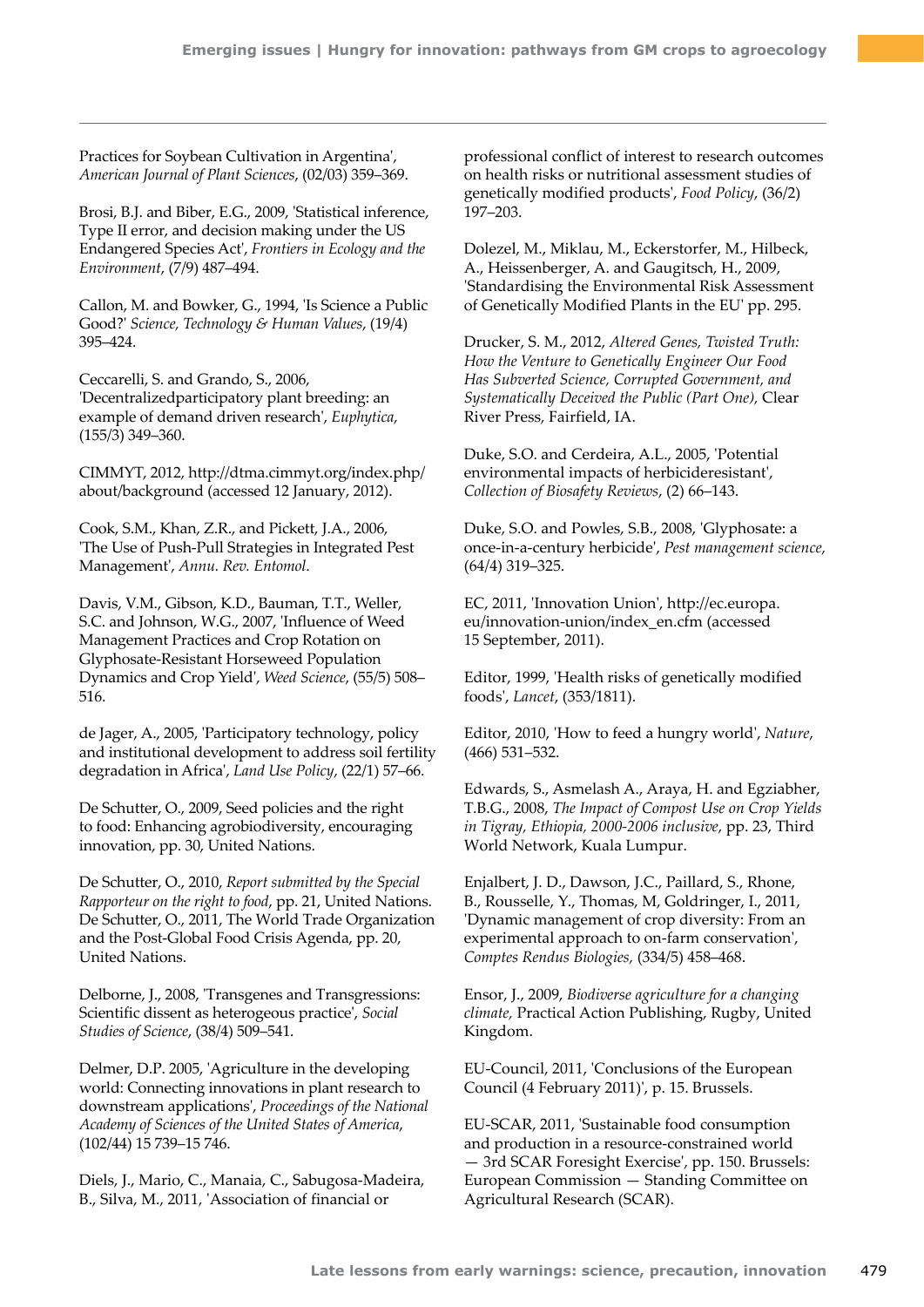FAO, 2008, *The State of Food Insecurity in the World*, Rome, Food and Agriculture Organization of the United Nations.

FAO, 2010, *The State of Food Insecurity in the World*, Rome, Food and Agriculture Organization of the United Nations.

FAO, 2011a, *FAO's initiative on soaring food prices. Guide for Policy and Programmatic Actions at Country Level to Address High Food Prices*, Rome, Food and Agriculture Organization of the United Nations.

FAO, 2011b, *Organic agriculture and climate change mitigation. A report of the Round Table on Organic Agriculture and Climate Change*, pp. 82. Rome, Italy.

FAOSTAT, 2012, [http://faostat.fao.org/default.aspx,](http://faostat.fao.org/default.aspx) (accessed 18 April, 2012).

Fernandez-Cornejo, J. and Caswell, M., 2006, 'The First Decade of Genetically Engineered Crops in the United States', Economic Information Bulletin. pp. 36: U.S. Dept. of Agriculture, Economic Research Service.

Fontanarosa, P., Flanagin, A, DeAngelis, C., 2005, 'Reporting conflicts of interest, financial aspects of research, and role of sponsors in funded studies', JAMA, (294) 110–111.

Foresight, 2011, *The Future of Food and Farming Final Project Report*, pp. 211, London, The Government Office for Science.

Freese, W. and Schubert, D., 2004, 'Safety Testing and Regulation of Genetically Engineered Foods', *Biotechnology and Genetic Engineering Reviews*, (21).

Funtowicz, S. and Strand, R., 2003, 'Models of Science and Policy', In *Biosafety First: Holistic Approaches to Risk and Uncertainty in Genetic Engineering and Genetically Modified Organisms*, Traavik, T. and Lim, L.C. (eds.) Trondheim: Tapir Academic Press.

Gaskell, G., Stares, S., Allansdottir, A., Allum, N., Castro, P., Esmer, Y., Fishler, C., Jackson, J., Kronberger, N., Hampel, J., Mejlgaard, N., Quintanilha, A., Rammer, A., Revuelta, G., Stoneman, P., Torgersen, H., Wagner, W., 2010, *Europeans and biotechnology in 2010: Winds of Change?*, pp. 176: European Union.

Giampietro, M., Pimentel, D., 1993, 'The tightening conflict: population ,energy use, adn the ecology of agriculture', *NPG Forum Series*: 1–8.

Graff, D., Cullen, S.E., Bradford, K.J., Zilberman, D., Bennett, A.B., 2003, 'The public–private structure of intellectual property ownership in agricultural biotechnology', *Nature Biotechnology*, (21) 989–295.

Greenpeace, 2009, *Agriculture at a Crossroads: Food for Survival*, pp. 64. Amsterdam: Greenpeace International.

Groth, E., 2000, 'Science, precaution and food safety: How can we do better? A Discussion Paper for the US Codex Delegation'.

Gurian-Sherman, D., 2009, *Failure to Yield: Evaluating the performance of genetically engineered crops*, pp. 51. Cambridge, Massachusettes.

Gustavsson, J., Cederberg, C., Sonesson, U., van Otterdijk, R., Meybeck, A., 2011, *Global food losses and food waste. Extent, causes and prevention*, Rome, UN FAO.

Gyawalia, S., Sunwara, S., Subedia, M., Tripathia, M., Joshib, K.D., Witcombe, J.R., 2007, 'Collaborative breeding with farmers can be effective', *Field Crops Research*, (101/1) 88–95.

Hajjar, R. Jarvis, D.I.; Gemmill-Herren, B., 2008, 'The utility of crop genetic diversity in maintaining ecosystem services', *Agriculture, Ecosystems and Environment,* (123) 261–270.

Heinemann, J. A. and Kurenbach., B., 2008, 'Special threats to the agroecosystem from the combination of genetically modified crops and glyphosate', pp. 8: Third World Network.

Harremoes, P., 2001, 'Late Lessons from Early Warnings: The Precautionary Principle 1896–2000', Nature Publishing Group.

Hassanali, A., Herren, H., Khan, Z.R., Pickett, J.A., Woodcock, C.M., 2008. 'Integrated pest management: the push-pull approach for controlling insect pests and weeds of cereals, and its potential for other agricultural systems including animal husbandry', Philosophical transactions of the Royal Society of London. Series B, *Biological sciences*.

Heap, I.M., 2012, 'International survey of herbicide resistant weeds', <http://www.weedscience.org> (accessed 18 April, 2012).

Heinemann, J.A., 2008a, 'Desert grain', *The Ecologist*, (38) 22–24.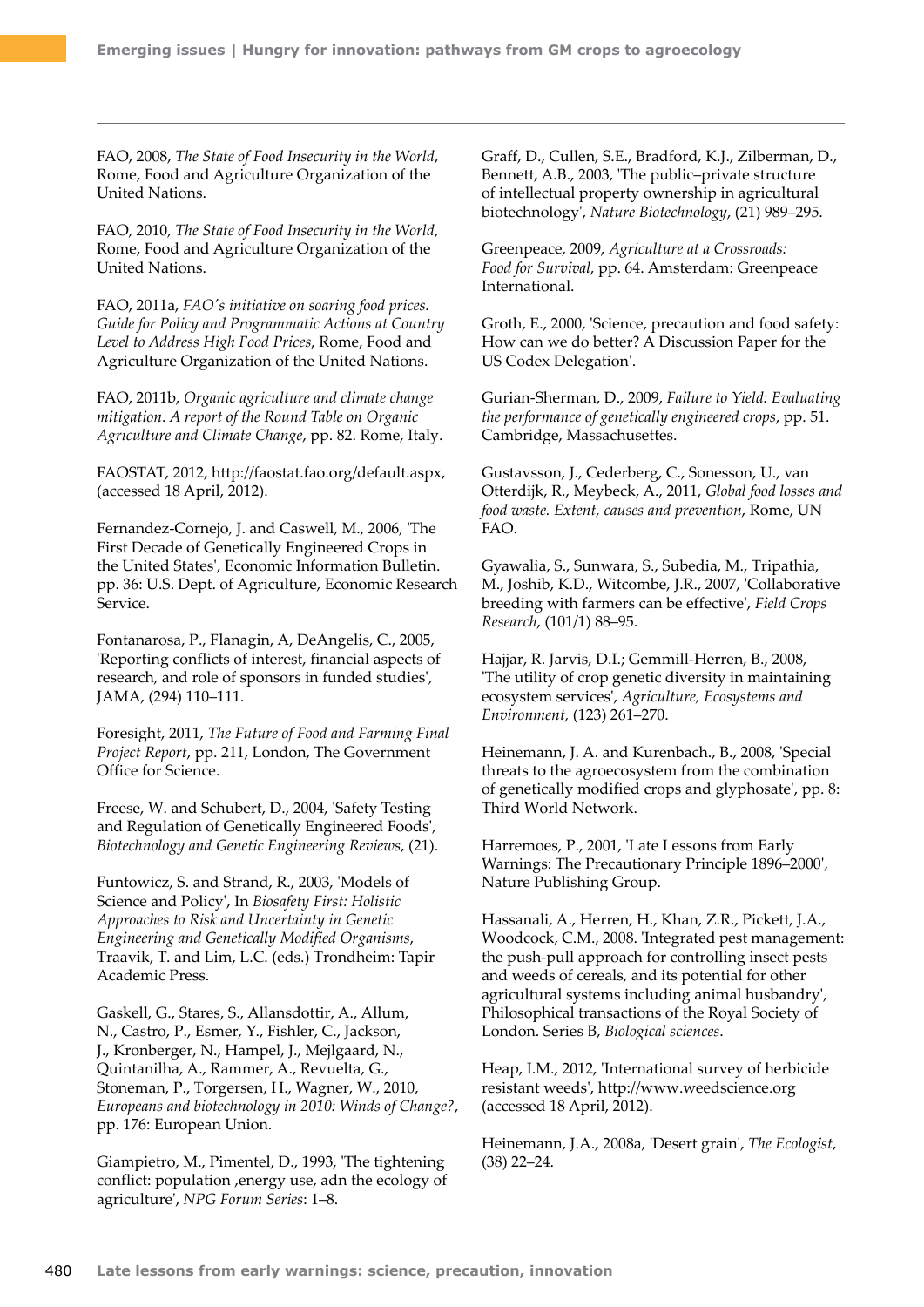Heinemann, J.A., 2009, *Hope not Hype. The future of agriculture guided by the International Assessment of Agricultural Knowledge, Science and Technology for Development,* Penang, Third World Network.

Heinemann, J. A., El-Kawy, O. A., 2012, 'Observational science in the environmental risk assessment and management of GMOs', *Environ Int,* (45) 68–71.

Heinemann, J.A., in press, 'Genetic engineering and biotechnology for food security and for climate change mitigation and adaptation: Potential and risks' in: *UNCTAD Trade and Environment Review 2012*, United Nations Conference on Trade and Development, Geneva.

Heinemann, J.A. and Goven, J., 2006a, 'The social context of drug discovery and safety testing', In *Multiple Drug Resistant Bacteria*, edited by C. F. Amábile-Cuevas, pp. 179–196, Horizon Scientific Press.

Heinemann, J.A. and Goven, J., 2006b, 'The social context of drug discovery and safety testing'. In *Multiple Drug Resistant Bacteria*, edited by Amábile-Cuevas, C.F., pp. 179–196.: Horizon Scientific Press.

Heinemann, J.A. and Kurenbach, B., 2008b. 'Special threats to the agroecosystem from the combination of genetically modified crops and glyphosate', pp. 8, Third World Network.

Hilbeck, A.M., Joanna M., Meier, M.; Humbel, A., Schlaepfer-Miller, J., Trtikova, M., 2012, 'A controversy re-visited: Is the coccinellid Adalia bipunctata adversely affected by Bt toxins?' *Environmental Sciences Europe*, (24/1) 10.

Hoffman, U., 2011, 'Assuring food security in developing countries under the challenges of climate change: key trade and development issues of a fundamental transformation of agriculture', United Nations Conference on Trade and Development.

Howard, P.H., 2009, 'Visualizing consolidation in the global seed industry: 1996–2008', *Sustainability*, (1) 1 266–1 287.

IAASTD, 2009a, *International Assessment of Agricultrual Knowledge, Science and Technology for Development*, Washington, D.C.: Island Press.

IAASTD, 2009b, *International Assessment of Agricultural Knowledge, Science and Technology for Development*, McIntyre, B.D., Herren, H.R.,

Wakhungu, J., Watson, R.T., Washington, D.C., Island Press.

IAASTD, 2009c, 'Summary for Decision Makers of the Global Report'. In *International Assessment of Agricultural Knowledge, Science and Technology for Development*. Washington, D.C., Island Press.

IAASTD, 2009d, *Synthesis report with executive summary: a synthesis of the global and sub-global IAASTD reports*, McIntyre, B.D., Herren, H.R., Wakhungu, J., Watson, R.T., pp. 250. Washington, D.C.

James, C., 2011, *Global Status of Commercialized Biotech/GM Crops*, Ithaca, NY., ISAAA.

Jarvis, D.I. and Hodgkin, T., 2000, 'Farmer decision making and genetic diversity: linking multidisciplinary research to implementation onfarm'. In *Genes in the field: On-farm conservation of crop diversity*, edited by S. B. Brush, pp. 300, Rome, IDRC/IPGRI/Lewis Publishers.

Jarvis, D.I., Brown, A.H.D., Cuong, P.H., Collado-Panduro, L., Latournerie-Moreno, L., Gyawali, S., Tanto, T., Sawadogo, M., Mar, I., Sadiki, M., Thi-Ngoc, Hue, N., Arias-Reyes, L., Balma, D., Bajracharya, J., Castillo, F., Rijal, D., Belqadi, L., Rana, R., Saidi, S., Ouedraogo, J., Zangre, R., Rhrib, K., Chavez, J.L., Schoen, D., Sthapit, B., De Santis, P., Fadda, C. and Hodgkin, T., 2008, 'A global perspective of the richness and evenness of traditional crop-variety diversity maintained by farming communities', *Proceedings of the National Academy of Sciences of the United States of America* (105/14) 5 326–5 331.

Jost, P., Shurley, D., Culpepper, S., Roberts, P., Nichols, R., Reeves, J., Anthony, S., 2008, 'Economic Comparison of Transgenic and Nontransgenic Cotton Production Systems in Georgia', *Agronomy Journal*, (100/1) 42–51.

Khan, Z.R., Midega, C.A.O., Amudavi, D.M., Njuguna, E.M, Wanyama, J.W. and Pickett, J.A., 2008, 'Economic performance of the 'push-pull' technology for stemborer and striga control in smallholder farming systems in western Kenya', *Crop Protection,* (27) 1 084–1 097.

Kiers, E.T., Leakey, R.R.B., Izac, A.-M., Heinemann, J.A., Rosenthal, E., Nathan, D. and Jiggins, J., 2008, 'Agriculture at a Crossroads', *Science*, (320/5874) 320–321.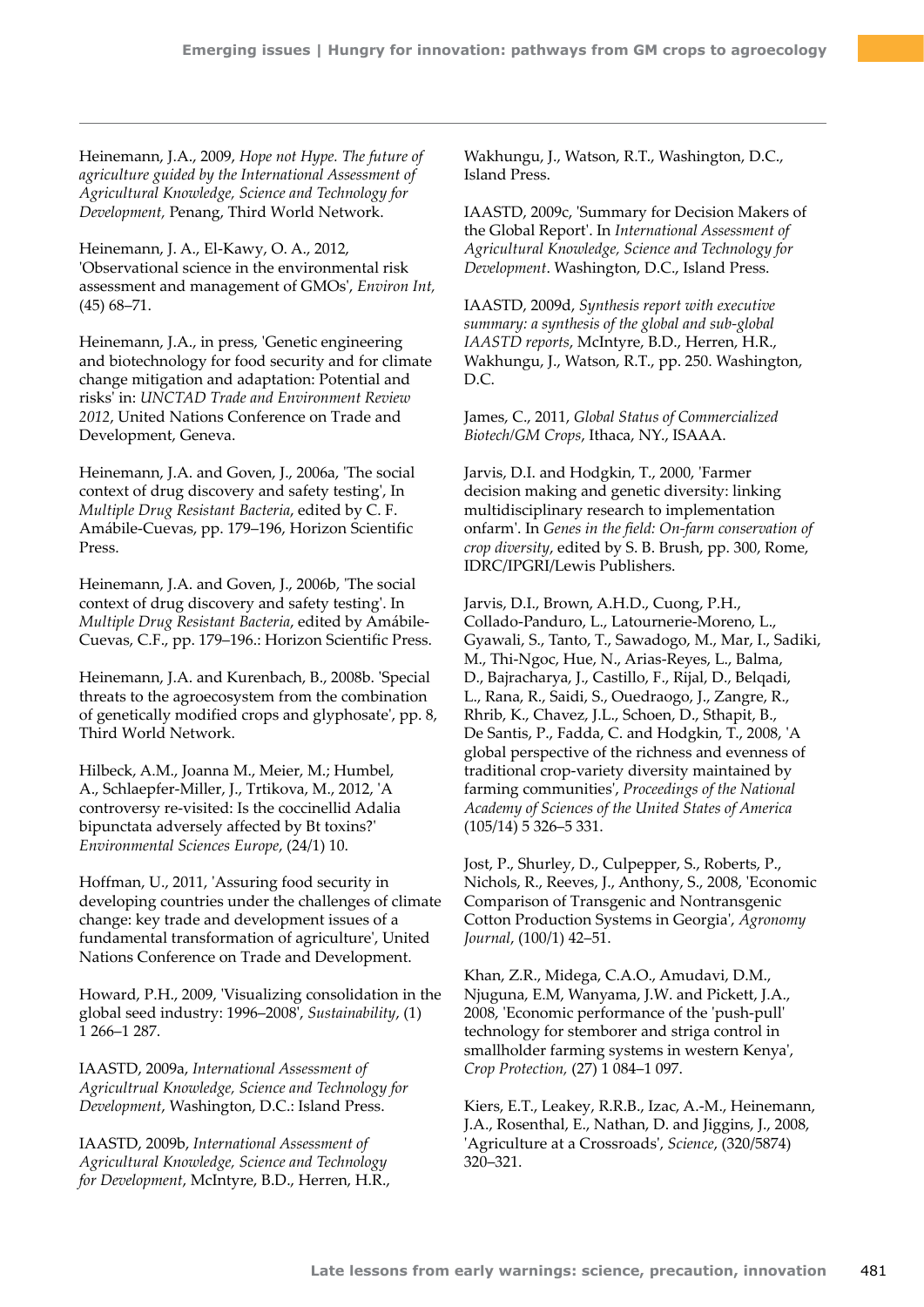Kleinman, D.L., 2003, *Impure Cultures: University Biology and the World of Commerce*. Madison: Univerisity of Wisconsin Press.

Knight, J., 2003, 'Scientists attack industrial influence', *Nature*, (426) 741.

Krimsky, S., 2004, *Science in the Private Interest*, New York, Rowman and Littlefield.

Kroghsbo, S., Madsen, C., Poulsen, M., Schroder, M., Kvist, P.H., Taylor, M., Gatehouse, A., Shu, Q., Knudsen, I., 2008, 'Immunotoxicological studies of genetically modified rice expressing PHA-E lectin or Bt toxin in Wistar rats', *Toxicology*, (245/1–2) 24–34.

Lal, R., 2006, 'Enhancing crop yields in the developing countries through restoration of the soil organic carbon pool in agricultural lands', *Land Degradation & Development*, (17) 197–209.

Lal, R., 2008, 'Food insecurity's dirty secret', *Science*, (322) 673–674.

Lal, R,. 2009, 'Soils and world food security', *Soil & Tillage Research*, (102) 1–4.

Lederberg, J., 1970, 'Orthobiosis: The Perfection of Man'. In *The Place of Value in a World of Facts*, edited by Nilsson, S. and Tiselius, A., pp. 29–58, John Wiley & Sons.

Lemons, J., Shrader-Frechette, S. and Cranor, C., 1997, 'The Precautionary Principle; Scientific Uncertainty and Type-I and Type-II Errors', *Foundation of Science*, (2) 207–236.

Li, C., He, X., Zhu, S., Zhou, H., Wang, Y., Li,Y., Yang, J., Fan, J., Yang, J. , Wang, G., Long, Y., Xu, J., Tang, Y., Zhao, G., Yang, J., Liu, L., Sun, Y., Xie, Y., Wang, H. and Zhu, Y., 2009, 'Crop Diversity for Yield Increase', *PLoS ONE,* (4/11) e8049.

Liebman, M., Mohler, C.L, Staver C.P., 2001, *Ecological Management of Agri-cultural Weeds*, Cambridge University Press.

Liebman, M., Gibson, L.R., Sundberg, D.N., Heggenstaller, A.H., Westerman, P.R., Chase, C.A., Hartzler, R.G., Menalled, F.D., Davis, A.S., Dixon, P.M., 2008. 'Agronomic and Economic Performance Characteristics of Conventional and Low-External-Input Cropping Systems in the Central Corn Belt', *Agronomy Journal*, (100/3) 600.

Lotter, D., 2009a, 'The genetic engineering of food and the failure of science — Part 2: Academic

capitalism and the loss of scientific integrity', *International Journal of Sociology of Agriculture and Food*, (16/1) 50–58.

Lotter, D., 2009b, 'The genetic engineering of food and the failure of science: Part 1: The development of a flawed enterprise', *International Journal of Sociology of Agriculture and Food*, (16/1) 31–49.

Lotter, D.W., Seidel, R., Liebhardt, W., 2003, 'The performance of organic and conventional cropping systems in an extreme climate year', *American Journal of Alternative Agriculture*, (18) 1–9.

Marris, E., 2008, 'More crop per drop', *Nature*, (452) 273–277.

Marvier, M., 2002, 'Improving risk assessment for nontarger safety of transgenic crops', *Ecological Applications*, (12/4) 1 119–1 124.

Marvier, M., McCreedy, C., Regetz, J. and Kareiva, P., 2007, 'A meta-analysis of effects of Bt cotton and maize on nontarget invertebrates', *Science*, (316) 1 475–1 477.

Mascarenhas, M. and Busch, L., 2006, 'Seeds of change: intellectual property rights, genetically modified soybeans and seed saving in the United States', *Sociologia Ruralis*, (46/2) 122–138.

Mcintyre, B., Kim, Y., Fruci, J. and Rosenthal, E., 2011. 'The best-laid plans: climate change and food security', *Climate and Development,* (3/4) 281–284.

MEA, 2005, 'Ecosystems and Human Well-being: Synthesis', *Millennium Ecosystem Assessment.* pp. 137, World Resources Institute, Washington, D.C.

Mellon, M. and Rissler, J., 2003, ' Environmental effects of genetically modified food crops, recent experiences', Genetically Modified Foods — the American experience. Royal Veterinary and Agricultural University, Copenhagen, Denmark.

Mesnage, R., Clair, E., Gress, S., Then, C., Szekacs, A., Séralini, G.E., 2012, 'Cytotoxicity on human cells of Cry1Ab and Cry1Ac Bt insecticidal toxins alone or with a glyphosate-based herbicide', *Journal of applied toxicology*, doi:10.1002/jat.2712.

Molden, D., 2007, *Water for Food, Water for Life: A Comprehensive Assessment of Water Management in Agriculture*, London.

Morello, J., Pengue, W.A., 2007, 'Manifiesto contra la deforestacion', *Notícias*, Buenos Aires.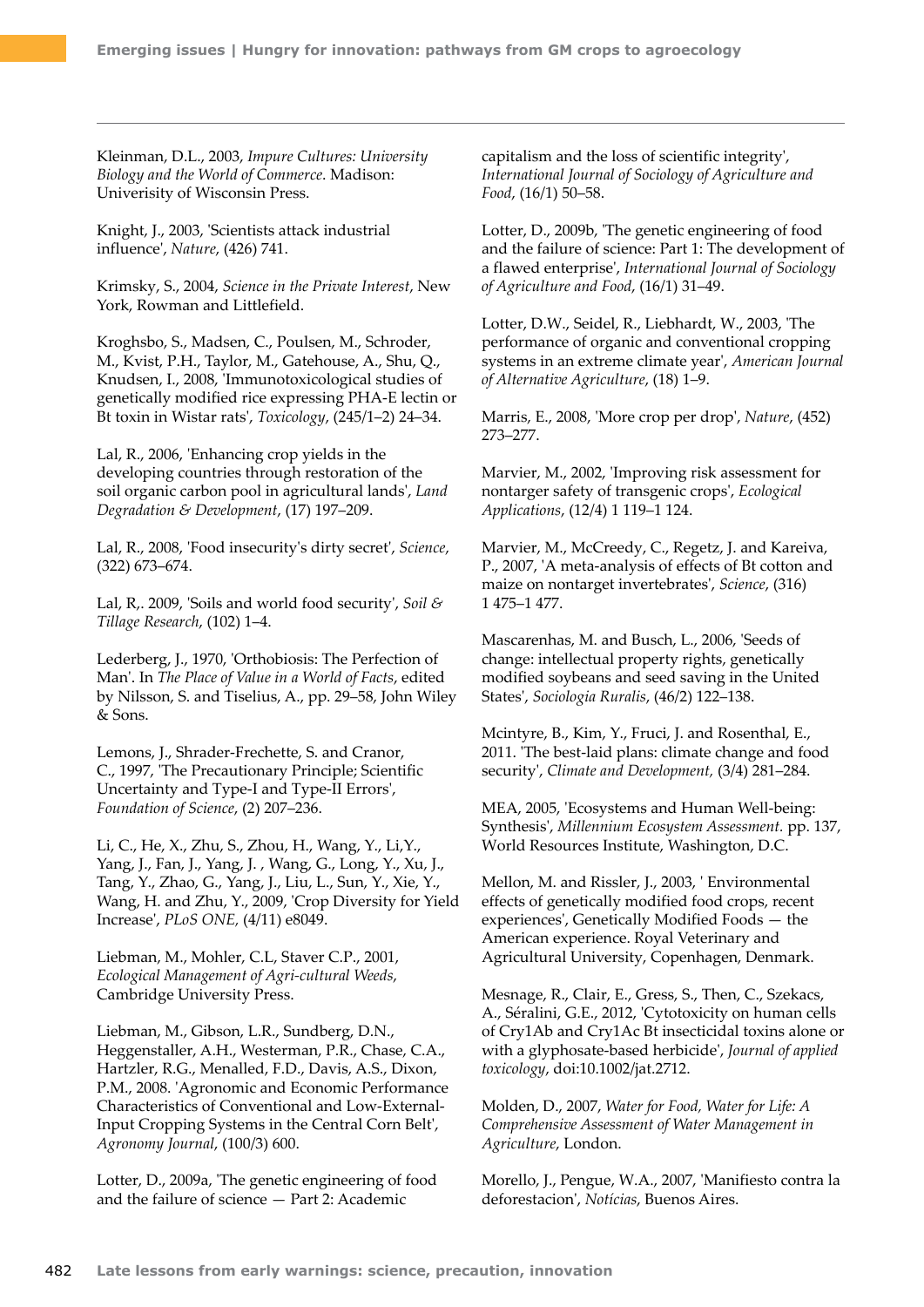Mortensen, D.A., Egan, J.F., Maxwell, B.D., Ryan, M.R., Smith, R.G., 2012, 'Navigating a Critical Juncture for Sustainable Weed Management', *BioScience*, (62/1) 75–84.

Murray, F. and Stern, S., 2007, 'Do formal intellectual property rights hinder the free flow of scientific knowledge? An empirical test of the anti-commons hypothesis', *Journal of Economic Behavior & Organization*, (63) 648–687.

Myhr, A.I. and Traavik, T., 2002, 'The precautionary principle: Scientific uncertainty and omitted research in the context of GMO use and release', *Journal of Agricultural and Environmental Ethics*, (15) 73–86.

Nellemann, C., MacDevette, M., Manders, T., Eickhout, B., Svihus, B., Gerdien Prins, A., Kaltenborn, B.P., 2009, The environmental food crisis. The environmment's role in averting future food crises, United Nations Environment Programme.

Nemes, N., 2009. *Comparative Analysis of Organic and Non-Organic Farming Systems: A Critical Assessment of Farm Profitability*, pp. 39. FAO, Rome.

NRC, 2010, 'The Impact of Genetically Engineered Crops on Farm Sustainability in the United States', National Research Council, Committee on the Impact of Biotechnology on Farm-Level Economics and Sustainability, OECD, 2006, 'Producer and Consumer Support Estimates', Paris.

Pavone, V., Goven, J. and Guarino, R., 2011, 'From risk assessment to in-context trajectory evaluation — GMOs and their social implications', *Environmental Sciences Europe*, (23/3) 3.

Pechlaner, G. and Otero, G., 2010, 'The Neoliberal Food Regime: Neoregulation and the New Division of Labor in North America', *Rural Sociology,* (75/2) 179–208.

Pengue, W.A., 2005a, *Agricultura industrial y transnacionalizacion en America Latina*. Mexico City: PNUMA (Programa de las Naciones Unidas para el Medio Ambiente).

Pengue, W.A., 2005b, 'Transgenic Crops in Argentina: The Ecological and Social Debt', *Bulletin of Science, Technology & Society*, (25/4) 314–322.

Pimentel, D., Hepperly, P., Hanson, J., Douds, D., and Seidel, R., 2005, 'Environmental, energetic, and economic comparisons of organic and conventional farming systems', *BioScience*, (55/7) 573–582.

Pinstrup-Andersen, P. and Cohen, M.J., 1999, 'Modern Biotechnology for Food and Agriculture: Risks and Opportunities for the Poor'. In *Agricultural Biotechnology and the Poor*, edited by G.J. Persely and M.M. Lantin, pp. Washington, D.C.: CGIAR.

Pollack, A., 2009, 'Crop Scientists Say Biotech Seed Companies Thwarting Research on GMO Safety, Efficacy', New York Times.

Posner, J.L., Balkock J., Hedtcke, J.L., Hedtcke, J., 2009, 'Organic and Conventional Production Systems in the Wisconsin Integrated Cropping Systems Trial: II. Economic and Risk Analysis 1993–2006', *Agronomy Journal*, (101/2) 288–295.

POST, 2011, 'GM Crops and Food Security', UK Parliamentary Office of Science and Technology. Powles, S.B., 2008, 'Evolved glyphosate-resistant weeds around the world: lessons to be learnt', *Pest management science*, (64/4) 360–365.

Pray, C.E. and Naseem, A., 2007, 'Supplying crop biotechnology to the poor: opportunities and constraints', *Journal of Development Studies*, (43) 192–217.

Pretty, J., 2008, 'Agricultural sustainability: concepts, principles and evidence', Philosophical transactions of the Royal Society of London. Series B, *Biological sciences,* (363/1491) 447–465.

Pretty, J., Toulmin, C., Williams, S., 2011, 'Sustainable intensification in African agriculture', *International Journal of Agricultural Sustainability*, (9/1) 5–24.

Reynolds, M.P. and Borlaug, N.E., 2006, 'Applying innovations and new technologies for international collaborative wheat improvement', *The Journal of Agricultural Science*, (144/02) 95.

Rodale, 2011, *The Farming Systems Trial: Celebrating 30 years*, pp. 13, The Rodale Institute.

Rosi-Marshall, E. J., Tank, J.L., Royer, T.V., Whiles, M.R., Evans-White, M., Chambers, C., Griffiths, N.A., Pokelsek, J., Stephen, M.L., 2007, 'Toxins in transgenic crop byproducts may affect headwater stream ecosystems', *Proceedings of the National Academy of Sciences of the United States of America*, (104/41) 1 6204–1 628.

Rudner, R., 1953, 'The Scientist Qua Scientist Makes Value Judgments', Philosophy of Science, (20/1) 1–6.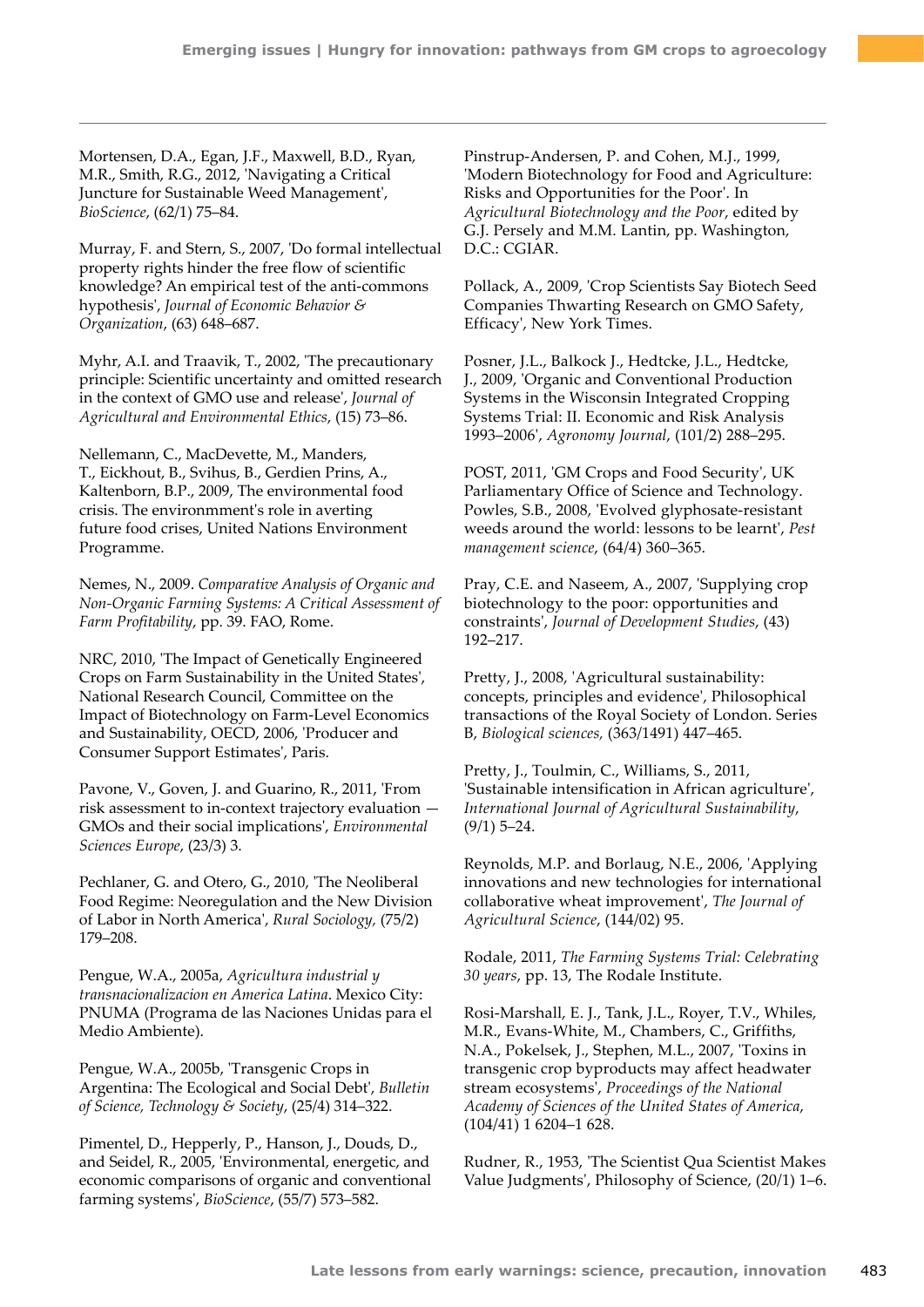Sagar, A., Daemmrich, A., Ashiya, M., 2000. 'The tragedy of the commoners: biotechnology and its publics', *Nature Biotechnology,* (18/1) 2–4.

SCAR, 2012, 'Agricultural knowledge and innovation systems in transition  $-$  a reflection paper', pp. 121. Brussels, European Commission.

Schiermeier, Q., 2008, 'A long dry summer', *Nature*, 452:270–273.

Schumacher, E.F., 1973, *Small Is Beautiful, Harper & Row*, Publishers, Inc.

Scialabba, N.E.-H., 2007, *Organic agriculture and food security*, Rome, UN FAO.

Seabrook, J., 2011, 'Crunch. Building a better apple', New Yorker, pp. 54–64.

Séralini, G.-E., Clair, E., Mesnage, R; Gress, S.: Defarge, N; Malatesta, M.; Hennequin, D. and Spiroux de Vendomois, J., 2012, 'Long term toxicity of a Roundup herbicide and a Roundup-tolerant genetically modified maize', *Food and Chemical Toxicology*.

Séralini, G., Spiroux de Vendomois, J., Cellier, D., Sultan, C., Buiatii, M., Gallager, L., Antoniou, M., Dronamraju, K., 2009, 'How subchronic health effects can be neglected for GMOs, pesticides or chemicals', *International Journal of Biological Sciences*, (5/5) 438–443.

Service, R., 2007, 'A growing threat down on the farm', *Science*, (316) 1 114–1 117.

Shorett, P., Rabinow, P. and Billings, P.R., 2003a, 'The changing norms of the life sciences', *Nature Biotechnology*, (21) 123–125.

Shorett, P., Rabinow, P. and Billings, P.R., 2003b, 'The changing norms of the life sciences', *Nature Biotechnology*, (21) 123–125.

Spielman, D.J., 2007, 'Pro-poor agricultural biotechnology: Can the international research system deliver the goods?' *Food Policy*, (32/2) 189–204.

Spiroux de Vendômois, J., Cellier, D., Vélot, C., Clair, E., Mesnage, R., Séralini, G.E., 2010. 'Debate of GMOs Health Risks after Statistical Findings in Regulatory Tests', *International Journal of Biological Sciences*, (6/6) 590–598.

Spök, A., Hofer, H., Lehner, P., Valenta, R., Stirn, S., Guagitsch, H., 2004, *Risk assessment of GMO* 

*products in the European Union*, p. 132. Vienna, Umweltbundesamt Austria.

Statistics-NZ, 2012, 'Innovation in New Zealand: 2011', ([http://www.stats.govt.nz/browse\\_for\\_stats/](http://www.stats.govt.nz/browse_for_stats/businesses/business_growth_and_innovation/innovation-in-new-zealand-2011/summary-of-innovation-results.aspx) [businesses/business\\_growth\\_and\\_innovation/](http://www.stats.govt.nz/browse_for_stats/businesses/business_growth_and_innovation/innovation-in-new-zealand-2011/summary-of-innovation-results.aspx) [innovation-in-new-zealand-2011/summary-of](http://www.stats.govt.nz/browse_for_stats/businesses/business_growth_and_innovation/innovation-in-new-zealand-2011/summary-of-innovation-results.aspx)[innovation-results.aspx\)](http://www.stats.govt.nz/browse_for_stats/businesses/business_growth_and_innovation/innovation-in-new-zealand-2011/summary-of-innovation-results.aspx) accessed 26 November 2012.

Steinberg, M.K., 2001, 'Valuing diversity: the role of "seed savers" in in situ crop plant conservation', *Culture and Agriculture*, (23) 41–45.

STEPS, 2010, Innovation, Sustainability, Development: A New Manifesto, pp. 15. Brighton: STEPS Centre.

Stirling, A., 2007, 'Deliberate futures: precaution and progress in social choice of sustainable technology', *Sustainable Development,* (15/5) 286–295.

Tilman, D., Cassman, K., Matson, P., Naylor, R., Polasky, S., 2002, 'Agricultural sustainability and intensive production practices', *Nature,* (418) 671–677.

Toomey, G., 1999, 'Farmers as researchers: the rise of participatory plant breeding', IDRC Bulletin.

Traavik, T., 1999, *Too early may be too late: Ecological risks associated with the use of naked DNA as a biological tool for research, production and therapy — A report to the Directorate of Nature Management*, pp. 29–31: Norwegian Institute of Gene Ecology.

UNEP, 2011, 'Agriculture: investing in natural capital', in: *Towards a green economy: pathways to sustainable development and poverty eradication*, pp. 32–76. Nairobi: Unite nations Environment Programme, Nairobi.

UNEP-UNCTAD, 2008, *Organic Agriculture and Food Security in Africa*, pp. 59. New York, United Nations.

USDA, 2009, '2007 Census of Agriculture', *Geographic Area Series*, Part 51.

Van den Berg, H., Jiggins, J., 2007, 'Investing in Farmers—The Impacts of Farmer Field Schools in Relation to Integrated Pest Management', *World Development*, (35/4) 663–686.

van den Hove, S., McGlade, J. and Depledge, M.H., 2011. 'EU Innovation must benefit society', *Nature*, (474).

van den Hove, S., McGlade, J., Mottet, P. and Depledge, M.H., 2012. 'The Innovation Union: a